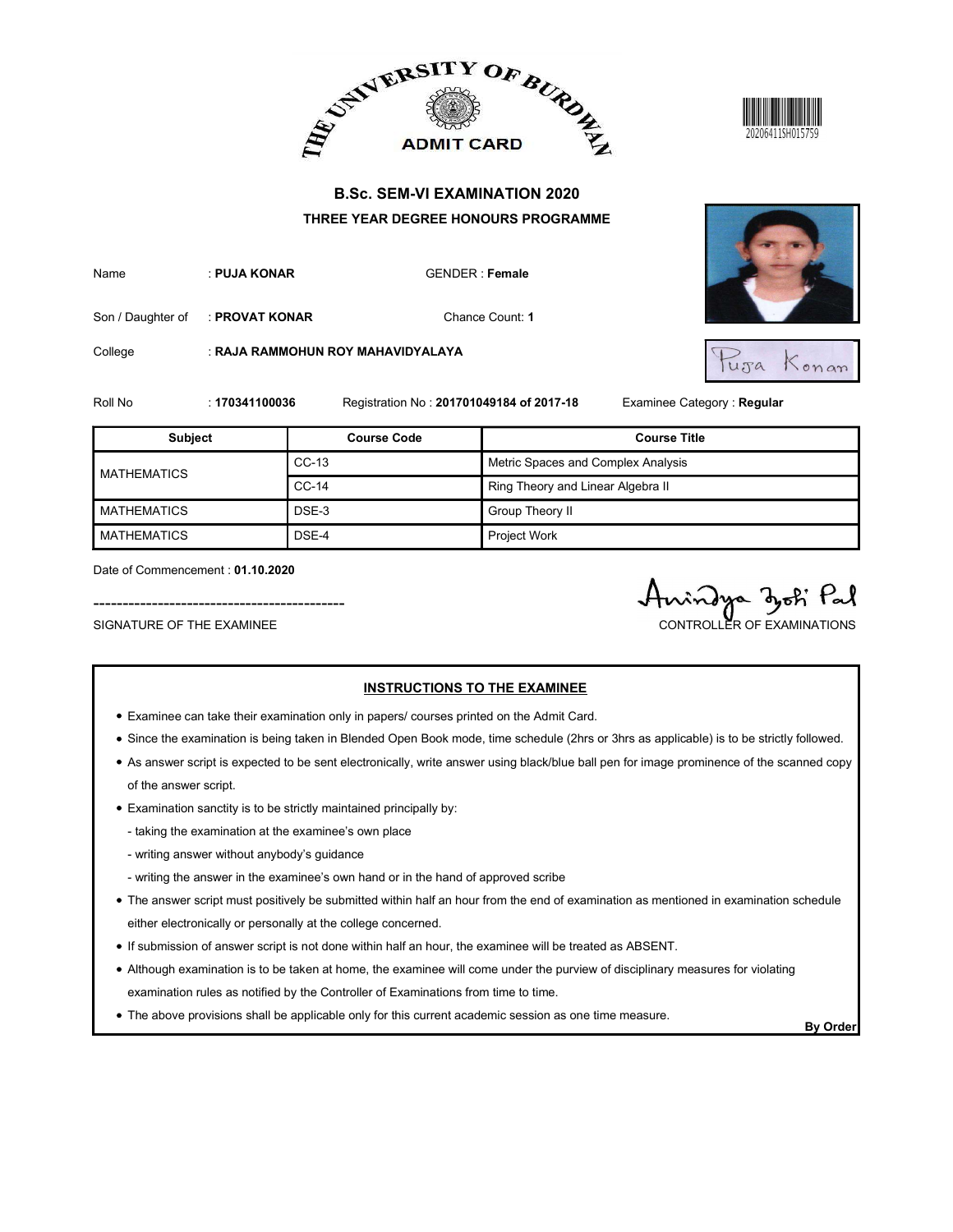





|                                                               |                    |                                   | ADMIT CARD BURDE                                                                                                                | 20206411SH015760                            |
|---------------------------------------------------------------|--------------------|-----------------------------------|---------------------------------------------------------------------------------------------------------------------------------|---------------------------------------------|
|                                                               |                    |                                   | <b>B.Sc. SEM-VI EXAMINATION 2020</b><br>THREE YEAR DEGREE HONOURS PROGRAMME                                                     |                                             |
| Name                                                          | : RAHUL SAMANTA    |                                   | <b>GENDER: Male</b>                                                                                                             |                                             |
| Son / Daughter of                                             | : PRAVAKAR SAMANTA |                                   | Chance Count: 1                                                                                                                 |                                             |
| College                                                       |                    | : RAJA RAMMOHUN ROY MAHAVIDYALAYA |                                                                                                                                 | Rahul Lamarcha                              |
| Roll No                                                       | : 170341100037     |                                   | Registration No: 201701049185 of 2017-18                                                                                        | Examinee Category : Regular                 |
| <b>Subject</b>                                                |                    | <b>Course Code</b>                |                                                                                                                                 | <b>Course Title</b>                         |
|                                                               |                    | $CC-13$                           | Electromagnetic Theory                                                                                                          |                                             |
| <b>PHYSICS</b>                                                |                    | $CC-14$                           | <b>Statistical Mechanics</b>                                                                                                    |                                             |
| <b>PHYSICS</b>                                                |                    | DSE-3                             | Nuclear and Particle Physics                                                                                                    |                                             |
| <b>PHYSICS</b>                                                |                    | DSE-4                             | Astronomy and Astrophysics                                                                                                      |                                             |
| Date of Commencement: 01.10.2020<br>SIGNATURE OF THE EXAMINEE |                    |                                   |                                                                                                                                 | indya dok Pal<br>CONTROLLER OF EXAMINATIONS |
|                                                               |                    |                                   | <b>INSTRUCTIONS TO THE EXAMINEE</b><br>• Examinee can take their examination only in papers/ courses printed on the Admit Card. |                                             |

- Examinee can take their examination only in papers/ courses printed on the Admit Card.
- Since the examination is being taken in Blended Open Book mode, time schedule (2hrs or 3hrs as applicable) is to be strictly followed.
- As answer script is expected to be sent electronically, write answer using black/blue ball pen for image prominence of the scanned copy of the answer script.
- Examination sanctity is to be strictly maintained principally by:
	- taking the examination at the examinee's own place
	- writing answer without anybody's guidance
	- writing the answer in the examinee's own hand or in the hand of approved scribe
- The answer script must positively be submitted within half an hour from the end of examination as mentioned in examination schedule either electronically or personally at the college concerned.
- If submission of answer script is not done within half an hour, the examinee will be treated as ABSENT.
- Although examination is to be taken at home, the examinee will come under the purview of disciplinary measures for violating examination rules as notified by the Controller of Examinations from time to time.
- The above provisions shall be applicable only for this current academic session as one time measure.<br>By Order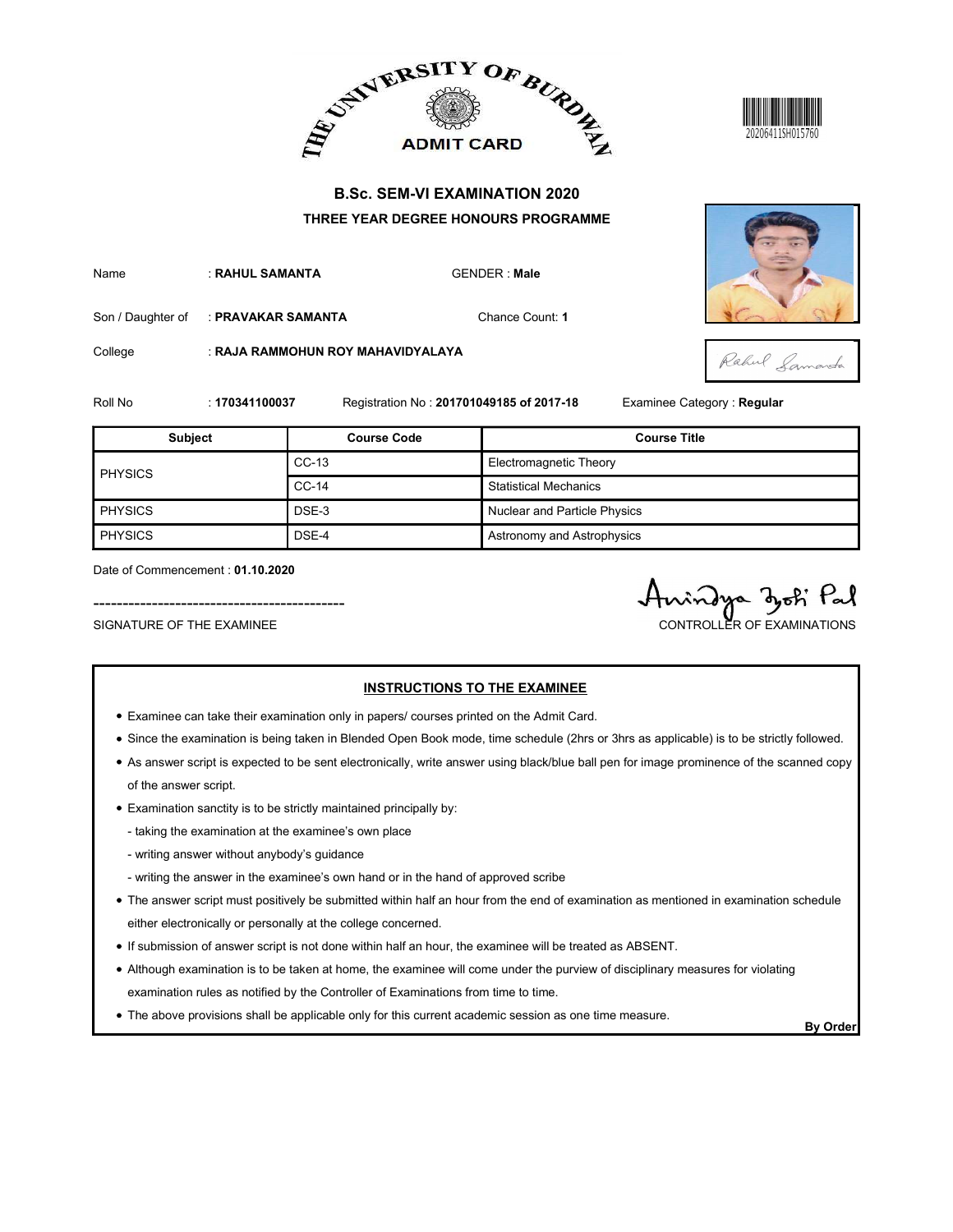





|                                                               |                     |                                                                                          | ADMIT CARD AND ALLEY ADMIT CARD AT       |                                              |
|---------------------------------------------------------------|---------------------|------------------------------------------------------------------------------------------|------------------------------------------|----------------------------------------------|
|                                                               |                     |                                                                                          | <b>B.Sc. SEM-VI EXAMINATION 2020</b>     |                                              |
|                                                               |                     |                                                                                          | THREE YEAR DEGREE HONOURS PROGRAMME      |                                              |
| Name                                                          | : RAMKRISHNA MONDAL |                                                                                          | <b>GENDER: Male</b>                      |                                              |
| Son / Daughter of                                             | : SWARUP MONDAL     |                                                                                          | Chance Count: 1                          |                                              |
| College                                                       |                     | : RAJA RAMMOHUN ROY MAHAVIDYALAYA                                                        |                                          | Ramkrishna Monda'                            |
| Roll No                                                       | : 170341100038      |                                                                                          | Registration No: 201701049188 of 2017-18 | Examinee Category : Regular                  |
| <b>Subject</b>                                                |                     | <b>Course Code</b>                                                                       |                                          | <b>Course Title</b>                          |
|                                                               |                     | $CC-13$                                                                                  | Electromagnetic Theory                   |                                              |
| <b>PHYSICS</b>                                                |                     | $CC-14$                                                                                  | <b>Statistical Mechanics</b>             |                                              |
| <b>PHYSICS</b>                                                |                     | DSE-3                                                                                    | Nuclear and Particle Physics             |                                              |
| <b>PHYSICS</b>                                                |                     | DSE-4                                                                                    | Astronomy and Astrophysics               |                                              |
| Date of Commencement: 01.10.2020<br>SIGNATURE OF THE EXAMINEE |                     |                                                                                          |                                          | indya zoti Pal<br>CONTROLLER OF EXAMINATIONS |
|                                                               |                     | • Examinee can take their examination only in papers/ courses printed on the Admit Card. | <b>INSTRUCTIONS TO THE EXAMINEE</b>      |                                              |

- Examinee can take their examination only in papers/ courses printed on the Admit Card.
- Since the examination is being taken in Blended Open Book mode, time schedule (2hrs or 3hrs as applicable) is to be strictly followed.
- As answer script is expected to be sent electronically, write answer using black/blue ball pen for image prominence of the scanned copy of the answer script.
- Examination sanctity is to be strictly maintained principally by:
	- taking the examination at the examinee's own place
	- writing answer without anybody's guidance
	- writing the answer in the examinee's own hand or in the hand of approved scribe
- The answer script must positively be submitted within half an hour from the end of examination as mentioned in examination schedule either electronically or personally at the college concerned.
- If submission of answer script is not done within half an hour, the examinee will be treated as ABSENT.
- Although examination is to be taken at home, the examinee will come under the purview of disciplinary measures for violating examination rules as notified by the Controller of Examinations from time to time.
- The above provisions shall be applicable only for this current academic session as one time measure.<br>By Order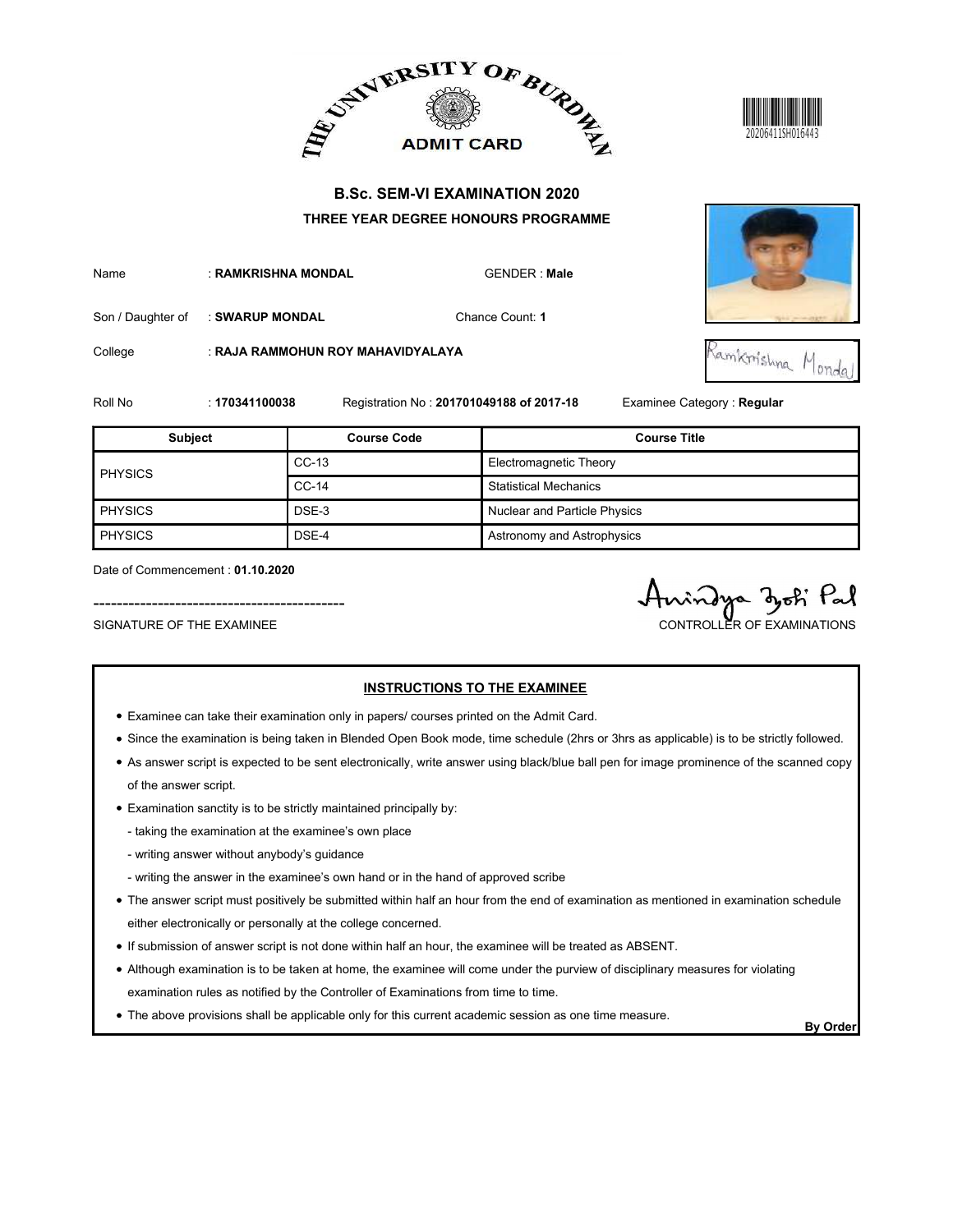





|                                                               |                   |                                   | ADMIT CARD BURDE                                                                                                                | 20206411SH016446                               |
|---------------------------------------------------------------|-------------------|-----------------------------------|---------------------------------------------------------------------------------------------------------------------------------|------------------------------------------------|
|                                                               |                   |                                   | <b>B.Sc. SEM-VI EXAMINATION 2020</b>                                                                                            |                                                |
|                                                               |                   |                                   | THREE YEAR DEGREE HONOURS PROGRAMME                                                                                             |                                                |
| Name                                                          | : RANAJIT DEBNATH |                                   | <b>GENDER: Male</b>                                                                                                             |                                                |
| Son / Daughter of                                             |                   | : RABINDRANATH DEBNATH            | Chance Count: 1                                                                                                                 |                                                |
| College                                                       |                   | : RAJA RAMMOHUN ROY MAHAVIDYALAYA |                                                                                                                                 | Rangjit Deboath                                |
| Roll No                                                       | : 170341100039    |                                   | Registration No: 201701049189 of 2017-18                                                                                        | Examinee Category: Regular                     |
| <b>Subject</b>                                                |                   | <b>Course Code</b>                |                                                                                                                                 | <b>Course Title</b>                            |
|                                                               |                   | $CC-13$                           | Inorganic Chemistry-V                                                                                                           |                                                |
| <b>CHEMISTRY</b>                                              |                   | $CC-14$                           | Physical Chemistry-IV                                                                                                           |                                                |
| <b>CHEMISTRY</b>                                              |                   | DSE-3                             | <b>Green Chemistry</b>                                                                                                          |                                                |
| <b>CHEMISTRY</b>                                              |                   | DSE-4                             | Dissertation Followed by Power Point Presentation                                                                               |                                                |
| Date of Commencement: 01.10.2020<br>SIGNATURE OF THE EXAMINEE |                   |                                   |                                                                                                                                 | rindya djoti Pal<br>CONTROLLER OF EXAMINATIONS |
|                                                               |                   |                                   | <b>INSTRUCTIONS TO THE EXAMINEE</b><br>• Examinee can take their examination only in papers/ courses printed on the Admit Card. |                                                |

- Examinee can take their examination only in papers/ courses printed on the Admit Card.
- Since the examination is being taken in Blended Open Book mode, time schedule (2hrs or 3hrs as applicable) is to be strictly followed.
- As answer script is expected to be sent electronically, write answer using black/blue ball pen for image prominence of the scanned copy of the answer script.
- Examination sanctity is to be strictly maintained principally by:
	- taking the examination at the examinee's own place
	- writing answer without anybody's guidance
	- writing the answer in the examinee's own hand or in the hand of approved scribe
- The answer script must positively be submitted within half an hour from the end of examination as mentioned in examination schedule either electronically or personally at the college concerned.
- If submission of answer script is not done within half an hour, the examinee will be treated as ABSENT.
- Although examination is to be taken at home, the examinee will come under the purview of disciplinary measures for violating examination rules as notified by the Controller of Examinations from time to time.
- The above provisions shall be applicable only for this current academic session as one time measure.<br>By Order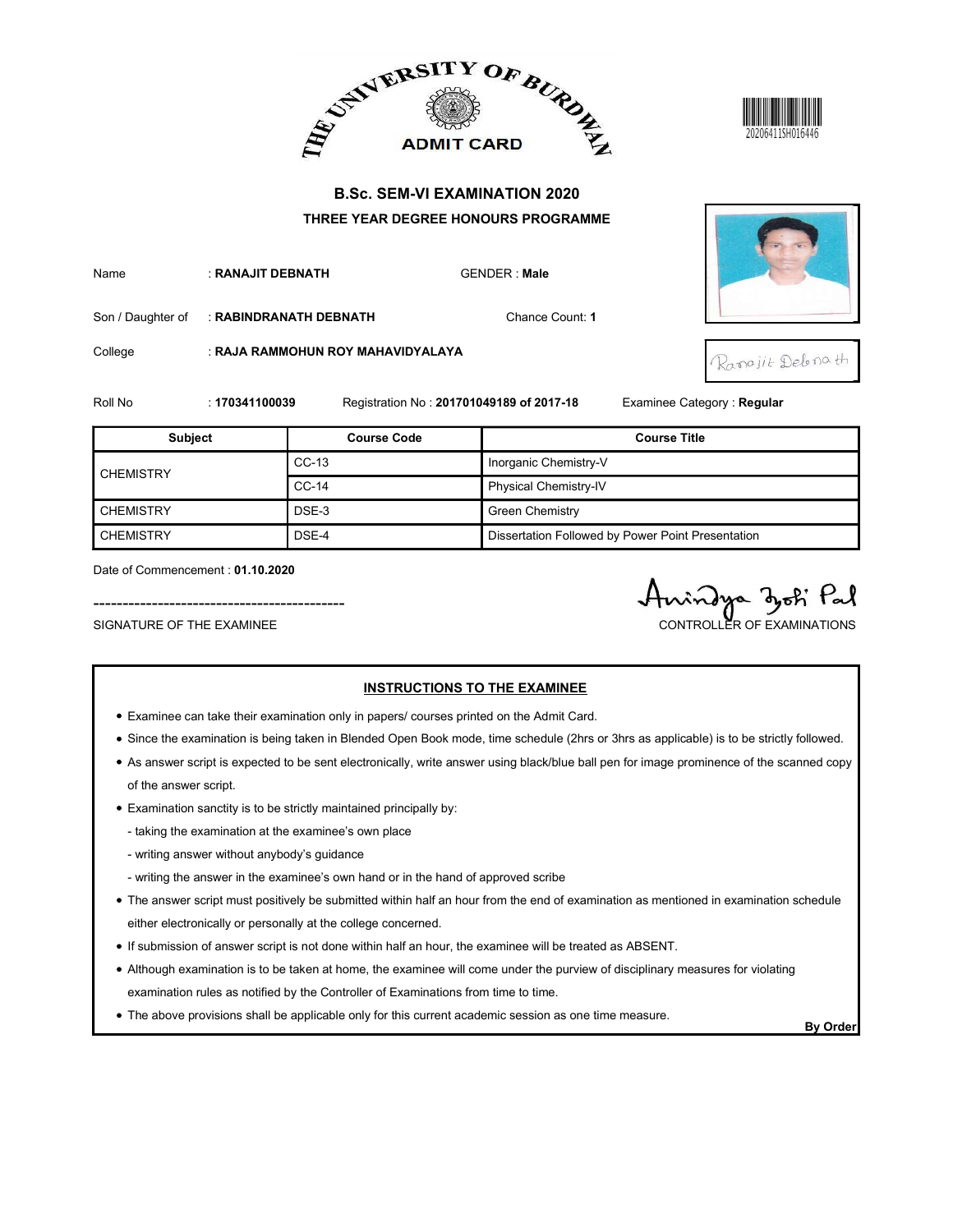



| Name | : RANU MAITI | <b>GENDER: Female</b> |
|------|--------------|-----------------------|
|      |              |                       |



|                    |                | ADMIT CARD BURDE                                                            |                                    | 20206411SH018825           |
|--------------------|----------------|-----------------------------------------------------------------------------|------------------------------------|----------------------------|
|                    |                | <b>B.Sc. SEM-VI EXAMINATION 2020</b><br>THREE YEAR DEGREE HONOURS PROGRAMME |                                    |                            |
| Name               | : RANU MAITI   | <b>GENDER: Female</b>                                                       |                                    |                            |
| Son / Daughter of  | : BIKAS MAITI  |                                                                             | Chance Count: 1                    |                            |
| College            |                | : RAJA RAMMOHUN ROY MAHAVIDYALAYA                                           |                                    | $M\alpha^{\circ}H$<br>Ranu |
| Roll No            | : 170341100040 | Registration No: 201701049190 of 2017-18                                    |                                    | Examinee Category: Regular |
|                    |                |                                                                             |                                    |                            |
| <b>Subject</b>     |                | <b>Course Code</b>                                                          |                                    | <b>Course Title</b>        |
|                    |                | $CC-13$                                                                     | Metric Spaces and Complex Analysis |                            |
| <b>MATHEMATICS</b> |                | $CC-14$                                                                     | Ring Theory and Linear Algebra II  |                            |
| <b>MATHEMATICS</b> |                | DSE-3                                                                       | Group Theory II                    |                            |
| <b>MATHEMATICS</b> |                | DSE-4                                                                       | Project Work                       |                            |

- Examinee can take their examination only in papers/ courses printed on the Admit Card.
- Since the examination is being taken in Blended Open Book mode, time schedule (2hrs or 3hrs as applicable) is to be strictly followed.
- As answer script is expected to be sent electronically, write answer using black/blue ball pen for image prominence of the scanned copy of the answer script.
- Examination sanctity is to be strictly maintained principally by:
	- taking the examination at the examinee's own place
	- writing answer without anybody's guidance
	- writing the answer in the examinee's own hand or in the hand of approved scribe
- The answer script must positively be submitted within half an hour from the end of examination as mentioned in examination schedule either electronically or personally at the college concerned.
- If submission of answer script is not done within half an hour, the examinee will be treated as ABSENT.
- Although examination is to be taken at home, the examinee will come under the purview of disciplinary measures for violating examination rules as notified by the Controller of Examinations from time to time.
- The above provisions shall be applicable only for this current academic session as one time measure.<br>By Order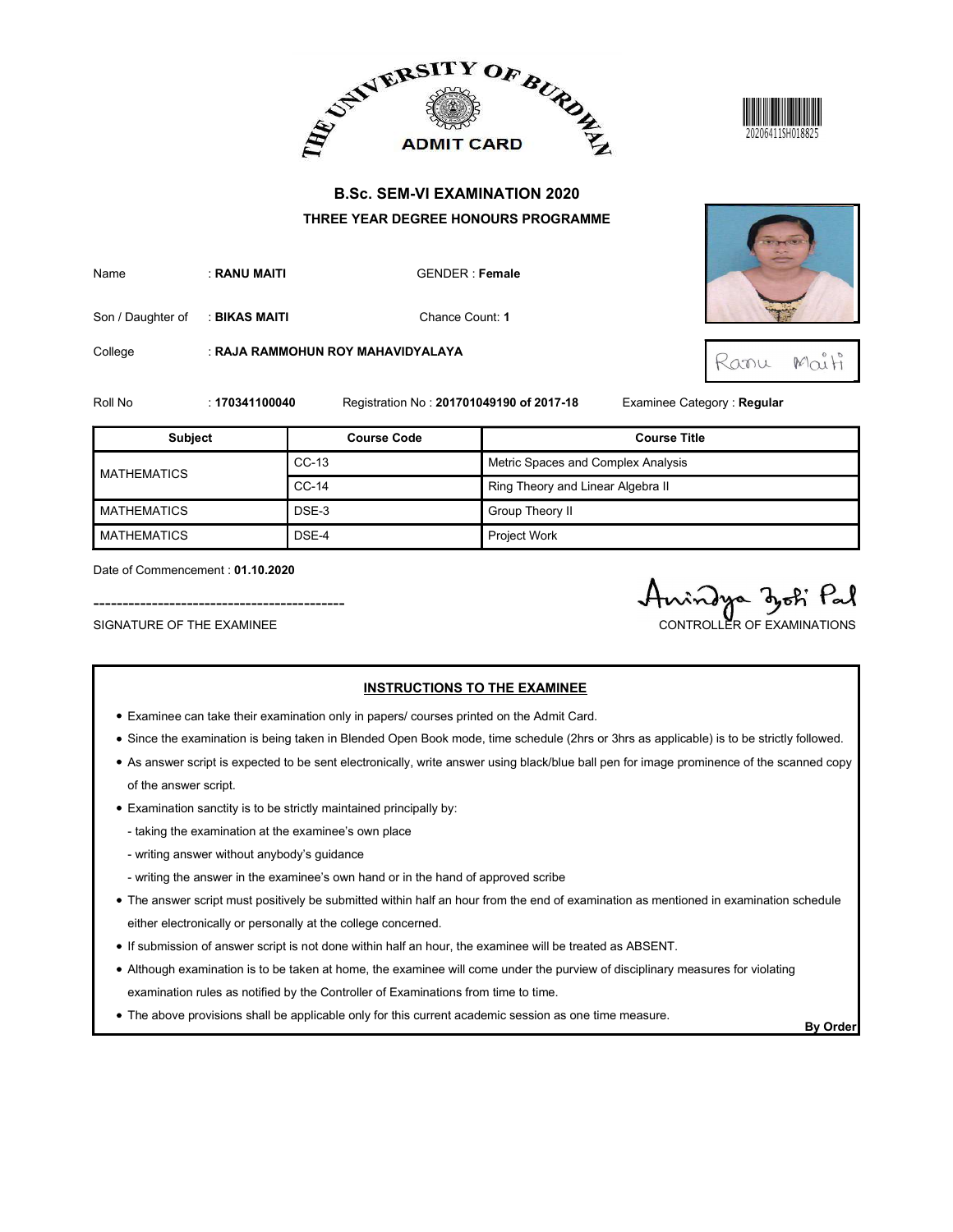





|                                                               |                     |                                                                                          | ADMIT CARD BURDE                                                            | 20206411SH018830                            |
|---------------------------------------------------------------|---------------------|------------------------------------------------------------------------------------------|-----------------------------------------------------------------------------|---------------------------------------------|
|                                                               |                     |                                                                                          | <b>B.Sc. SEM-VI EXAMINATION 2020</b><br>THREE YEAR DEGREE HONOURS PROGRAMME |                                             |
| Name                                                          | : RIMA MONDAL       |                                                                                          | <b>GENDER: Female</b>                                                       |                                             |
| Son / Daughter of                                             | : LATE DILIP MONDAL |                                                                                          | Chance Count: 1                                                             |                                             |
| College                                                       |                     | : RAJA RAMMOHUN ROY MAHAVIDYALAYA                                                        |                                                                             | Monda<br>Kima                               |
| Roll No                                                       | : 170341100041      |                                                                                          | Registration No: 201701049191 of 2017-18                                    | Examinee Category: Regular                  |
| Subject                                                       |                     | <b>Course Code</b>                                                                       |                                                                             | <b>Course Title</b>                         |
| <b>ZOOLOGY</b>                                                |                     | CC-13                                                                                    | Developmental Biology                                                       |                                             |
|                                                               |                     | CC-14                                                                                    | <b>Evolutionary Biology</b>                                                 |                                             |
| <b>ZOOLOGY</b>                                                |                     | DSE-3                                                                                    | Wild life Conservation                                                      |                                             |
| ZOOLOGY                                                       |                     | DSE-4                                                                                    | Endocrinology                                                               |                                             |
| Date of Commencement: 01.10.2020<br>SIGNATURE OF THE EXAMINEE |                     |                                                                                          |                                                                             | indya zok Pal<br>CONTROLLER OF EXAMINATIONS |
|                                                               |                     | • Examinee can take their examination only in papers/ courses printed on the Admit Card. | <b>INSTRUCTIONS TO THE EXAMINEE</b>                                         |                                             |

- Examinee can take their examination only in papers/ courses printed on the Admit Card.
- Since the examination is being taken in Blended Open Book mode, time schedule (2hrs or 3hrs as applicable) is to be strictly followed.
- As answer script is expected to be sent electronically, write answer using black/blue ball pen for image prominence of the scanned copy of the answer script.
- Examination sanctity is to be strictly maintained principally by:
	- taking the examination at the examinee's own place
	- writing answer without anybody's guidance
	- writing the answer in the examinee's own hand or in the hand of approved scribe
- The answer script must positively be submitted within half an hour from the end of examination as mentioned in examination schedule either electronically or personally at the college concerned.
- If submission of answer script is not done within half an hour, the examinee will be treated as ABSENT.
- Although examination is to be taken at home, the examinee will come under the purview of disciplinary measures for violating examination rules as notified by the Controller of Examinations from time to time.
- The above provisions shall be applicable only for this current academic session as one time measure.<br>By Order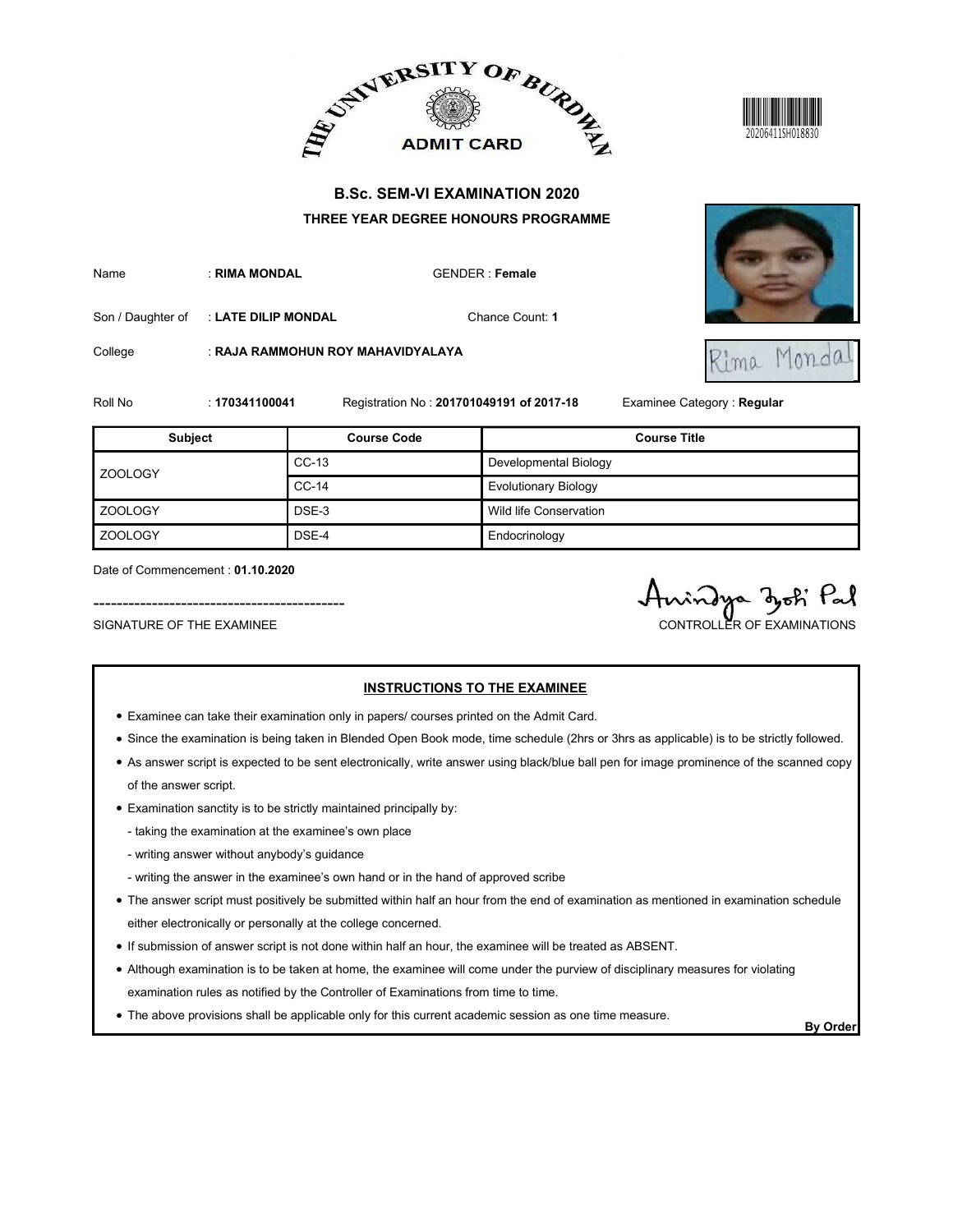



| Name | ∵ RIPARNA BHATTACHARYYA                       | <b>GENDER: Female</b> |
|------|-----------------------------------------------|-----------------------|
|      | Son / Daughter of : CHANDRANATH BHATTACHARYYA | ่ Chance Coเ          |

|                                                               |                | ADMIT CARD BURDER                                                                        |                                          |                                                |
|---------------------------------------------------------------|----------------|------------------------------------------------------------------------------------------|------------------------------------------|------------------------------------------------|
|                                                               |                | <b>B.Sc. SEM-VI EXAMINATION 2020</b>                                                     |                                          |                                                |
|                                                               |                | THREE YEAR DEGREE HONOURS PROGRAMME                                                      |                                          |                                                |
| Name                                                          |                | : RIPARNA BHATTACHARYYA                                                                  | <b>GENDER: Female</b>                    |                                                |
| Son / Daughter of                                             |                | : CHANDRANATH BHATTACHARYYA                                                              | Chance Count: 1                          |                                                |
| College                                                       |                | : RAJA RAMMOHUN ROY MAHAVIDYALAYA                                                        |                                          | Ripogrna Bhattachagyya                         |
| Roll No                                                       | : 170341100042 |                                                                                          | Registration No: 201701049192 of 2017-18 | Examinee Category: Regular                     |
| Subject                                                       |                | <b>Course Code</b>                                                                       |                                          | <b>Course Title</b>                            |
|                                                               |                | CC-13                                                                                    | Developmental Biology                    |                                                |
| <b>ZOOLOGY</b>                                                |                | CC-14                                                                                    | <b>Evolutionary Biology</b>              |                                                |
| ZOOLOGY                                                       |                | DSE-3                                                                                    | Wild life Conservation                   |                                                |
| <b>ZOOLOGY</b>                                                |                | DSE-4                                                                                    | Endocrinology                            |                                                |
| Date of Commencement: 01.10.2020<br>SIGNATURE OF THE EXAMINEE |                |                                                                                          |                                          | vindya dyoti Pal<br>CONTROLLER OF EXAMINATIONS |
|                                                               |                | • Examinee can take their examination only in papers/ courses printed on the Admit Card. | <b>INSTRUCTIONS TO THE EXAMINEE</b>      |                                                |

- Examinee can take their examination only in papers/ courses printed on the Admit Card.
- Since the examination is being taken in Blended Open Book mode, time schedule (2hrs or 3hrs as applicable) is to be strictly followed.
- As answer script is expected to be sent electronically, write answer using black/blue ball pen for image prominence of the scanned copy of the answer script.
- Examination sanctity is to be strictly maintained principally by:
	- taking the examination at the examinee's own place
	- writing answer without anybody's guidance
	- writing the answer in the examinee's own hand or in the hand of approved scribe
- The answer script must positively be submitted within half an hour from the end of examination as mentioned in examination schedule either electronically or personally at the college concerned.
- If submission of answer script is not done within half an hour, the examinee will be treated as ABSENT.
- Although examination is to be taken at home, the examinee will come under the purview of disciplinary measures for violating examination rules as notified by the Controller of Examinations from time to time.
- The above provisions shall be applicable only for this current academic session as one time measure.<br>By Order

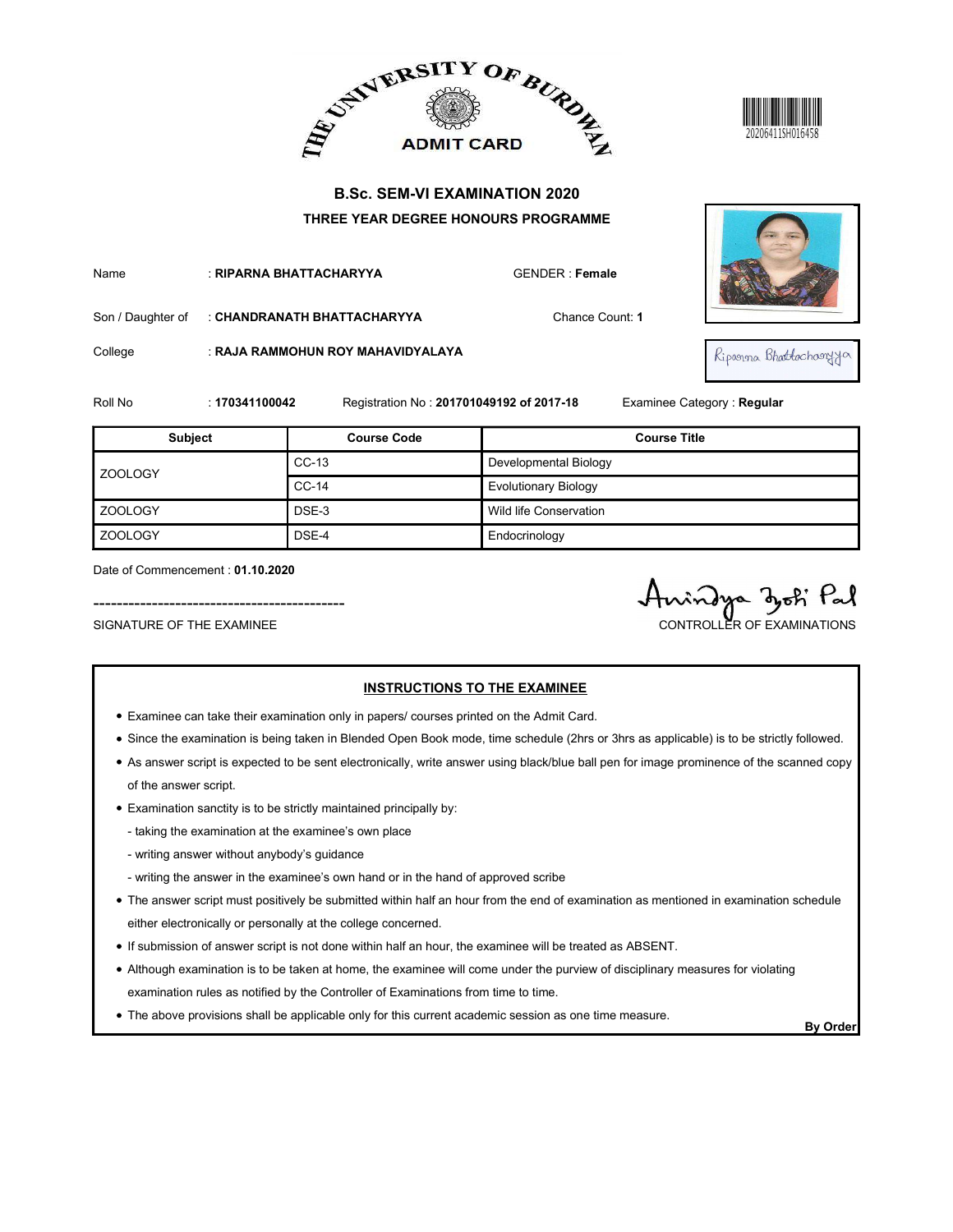



| Name | : RITAM ROY | GENDER: |
|------|-------------|---------|
|      |             |         |



|                                                               |                | ADMIT CARD AND AND ADDRESS                                                               |                                     | 20206411SH018834                               |
|---------------------------------------------------------------|----------------|------------------------------------------------------------------------------------------|-------------------------------------|------------------------------------------------|
|                                                               |                | <b>B.Sc. SEM-VI EXAMINATION 2020</b><br>THREE YEAR DEGREE HONOURS PROGRAMME              |                                     |                                                |
| Name                                                          | : RITAM ROY    | <b>GENDER: Male</b>                                                                      |                                     |                                                |
| Son / Daughter of                                             | : NITISH ROY   | Chance Count: 1                                                                          |                                     |                                                |
| College                                                       |                | : RAJA RAMMOHUN ROY MAHAVIDYALAYA                                                        |                                     | Roy.<br>Ritam                                  |
| Roll No                                                       | : 170341100043 | Registration No: 201701049193 of 2017-18                                                 |                                     | Examinee Category : Regular                    |
| <b>Subject</b>                                                |                | <b>Course Code</b>                                                                       |                                     | <b>Course Title</b>                            |
| <b>PHYSICS</b>                                                |                | $CC-13$                                                                                  | Electromagnetic Theory              |                                                |
|                                                               |                | $CC-14$                                                                                  | <b>Statistical Mechanics</b>        |                                                |
| <b>PHYSICS</b>                                                |                | DSE-3                                                                                    | Nuclear and Particle Physics        |                                                |
| PHYSICS                                                       |                | DSE-4                                                                                    | Astronomy and Astrophysics          |                                                |
| Date of Commencement: 01.10.2020<br>SIGNATURE OF THE EXAMINEE |                |                                                                                          |                                     | vindya zooti Pal<br>CONTROLLER OF EXAMINATIONS |
|                                                               |                | • Examinee can take their examination only in papers/ courses printed on the Admit Card. | <b>INSTRUCTIONS TO THE EXAMINEE</b> |                                                |

- Examinee can take their examination only in papers/ courses printed on the Admit Card.
- Since the examination is being taken in Blended Open Book mode, time schedule (2hrs or 3hrs as applicable) is to be strictly followed.
- As answer script is expected to be sent electronically, write answer using black/blue ball pen for image prominence of the scanned copy of the answer script.
- Examination sanctity is to be strictly maintained principally by:
	- taking the examination at the examinee's own place
	- writing answer without anybody's guidance
	- writing the answer in the examinee's own hand or in the hand of approved scribe
- The answer script must positively be submitted within half an hour from the end of examination as mentioned in examination schedule either electronically or personally at the college concerned.
- If submission of answer script is not done within half an hour, the examinee will be treated as ABSENT.
- Although examination is to be taken at home, the examinee will come under the purview of disciplinary measures for violating examination rules as notified by the Controller of Examinations from time to time.
- The above provisions shall be applicable only for this current academic session as one time measure.<br>By Order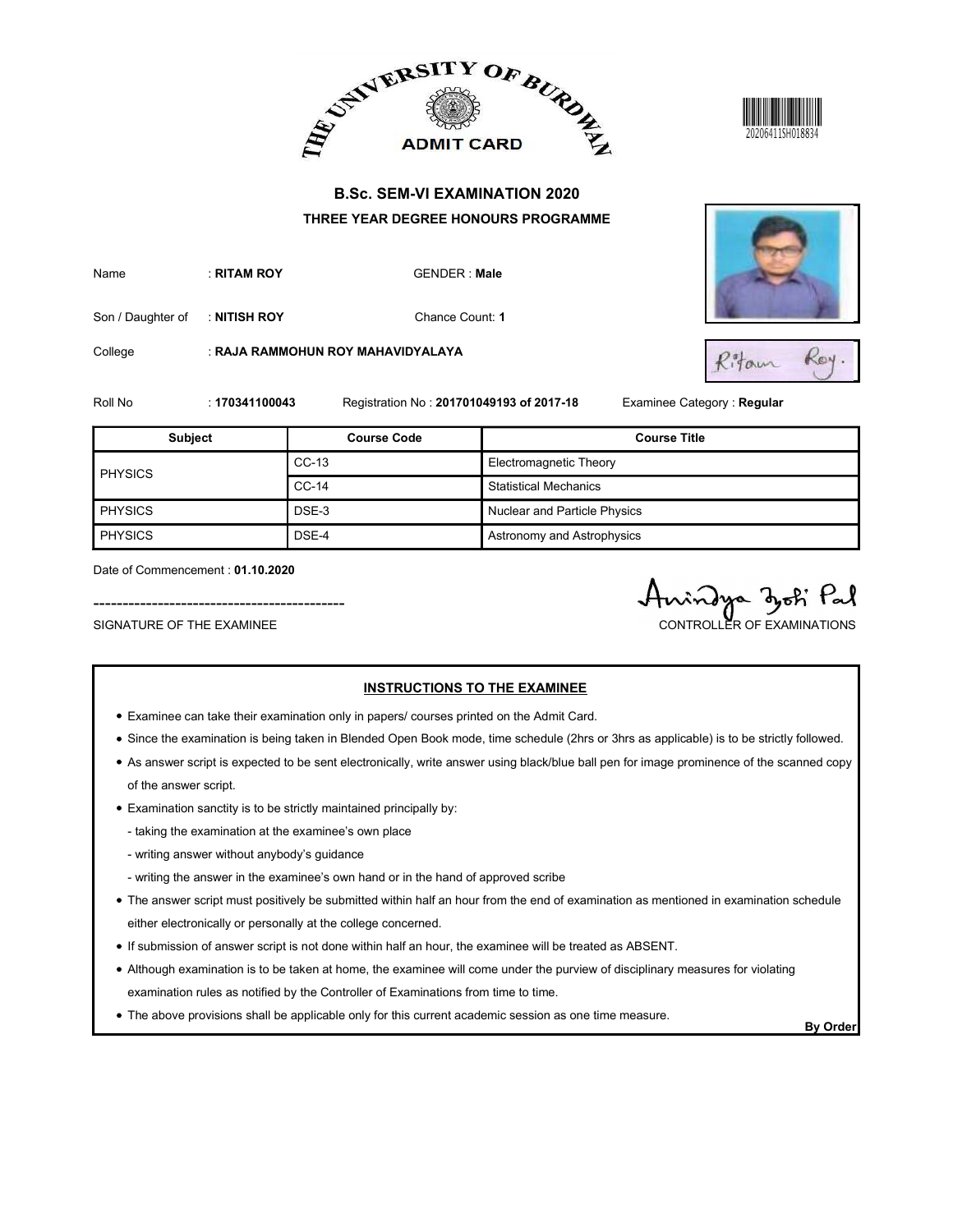





|                                                               |                |                                                                                          | ADMIT CARD AND ALLEY ADMIT CARD AT       |                                                |
|---------------------------------------------------------------|----------------|------------------------------------------------------------------------------------------|------------------------------------------|------------------------------------------------|
|                                                               |                |                                                                                          | <b>B.Sc. SEM-VI EXAMINATION 2020</b>     |                                                |
|                                                               |                |                                                                                          | THREE YEAR DEGREE HONOURS PROGRAMME      |                                                |
| Name                                                          |                | : SAISHAB KUNDU<br><b>GENDER: Male</b>                                                   |                                          |                                                |
| Son / Daughter of                                             | : BIJON KUNDU  |                                                                                          | Chance Count: 1                          |                                                |
| College                                                       |                | : RAJA RAMMOHUN ROY MAHAVIDYALAYA                                                        |                                          | Saishab Kunder                                 |
| Roll No                                                       | : 170341100044 |                                                                                          | Registration No: 201701049195 of 2017-18 | Examinee Category : Regular                    |
| <b>Subject</b>                                                |                | <b>Course Code</b>                                                                       |                                          | <b>Course Title</b>                            |
| <b>PHYSICS</b>                                                |                | $CC-13$                                                                                  | Electromagnetic Theory                   |                                                |
|                                                               |                | $CC-14$                                                                                  | <b>Statistical Mechanics</b>             |                                                |
| <b>PHYSICS</b>                                                |                | DSE-3                                                                                    | Nuclear and Particle Physics             |                                                |
| <b>PHYSICS</b>                                                |                | DSE-4                                                                                    | Astronomy and Astrophysics               |                                                |
| Date of Commencement: 01.10.2020<br>SIGNATURE OF THE EXAMINEE |                |                                                                                          |                                          | rindya djoti Pal<br>CONTROLLER OF EXAMINATIONS |
|                                                               |                | • Examinee can take their examination only in papers/ courses printed on the Admit Card. | <b>INSTRUCTIONS TO THE EXAMINEE</b>      |                                                |

- Examinee can take their examination only in papers/ courses printed on the Admit Card.
- Since the examination is being taken in Blended Open Book mode, time schedule (2hrs or 3hrs as applicable) is to be strictly followed.
- As answer script is expected to be sent electronically, write answer using black/blue ball pen for image prominence of the scanned copy of the answer script.
- Examination sanctity is to be strictly maintained principally by:
	- taking the examination at the examinee's own place
	- writing answer without anybody's guidance
	- writing the answer in the examinee's own hand or in the hand of approved scribe
- The answer script must positively be submitted within half an hour from the end of examination as mentioned in examination schedule either electronically or personally at the college concerned.
- If submission of answer script is not done within half an hour, the examinee will be treated as ABSENT.
- Although examination is to be taken at home, the examinee will come under the purview of disciplinary measures for violating examination rules as notified by the Controller of Examinations from time to time.
- The above provisions shall be applicable only for this current academic session as one time measure.<br>By Order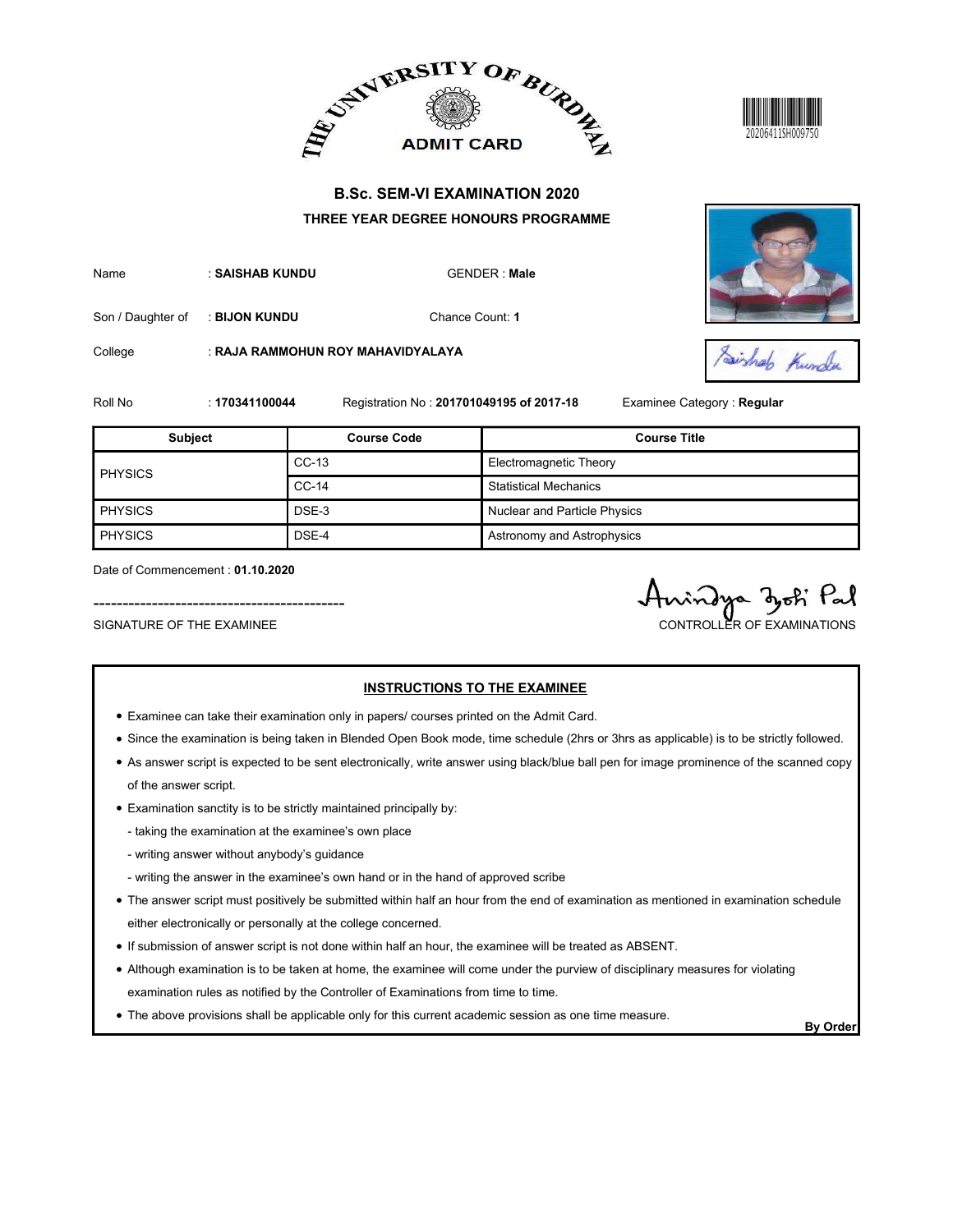





|                                                               |                        |                                   | ADMIT CARD AND ALLEY ADMIT CARD AT                                                                                              | 20206411SH016461                              |
|---------------------------------------------------------------|------------------------|-----------------------------------|---------------------------------------------------------------------------------------------------------------------------------|-----------------------------------------------|
|                                                               |                        |                                   | <b>B.Sc. SEM-VI EXAMINATION 2020</b><br>THREE YEAR DEGREE HONOURS PROGRAMME                                                     |                                               |
| Name                                                          | : SAMIT BANERJEE       |                                   | <b>GENDER: Male</b>                                                                                                             |                                               |
| Son / Daughter of                                             | : SHIBAPRASAD BANERJEE |                                   | Chance Count: 1                                                                                                                 |                                               |
| College                                                       |                        | : RAJA RAMMOHUN ROY MAHAVIDYALAYA |                                                                                                                                 | samit ponerice                                |
| Roll No                                                       | : 170341100045         |                                   | Registration No: 201701049196 of 2017-18                                                                                        | Examinee Category: Regular                    |
| Subject                                                       |                        | <b>Course Code</b>                |                                                                                                                                 | <b>Course Title</b>                           |
|                                                               |                        | $CC-13$                           | Developmental Biology                                                                                                           |                                               |
| ZOOLOGY                                                       |                        | $CC-14$                           | <b>Evolutionary Biology</b>                                                                                                     |                                               |
| <b>ZOOLOGY</b>                                                |                        | DSE-3                             | Wild life Conservation                                                                                                          |                                               |
| ZOOLOGY                                                       |                        | DSE-4                             | Endocrinology                                                                                                                   |                                               |
| Date of Commencement: 01.10.2020<br>SIGNATURE OF THE EXAMINEE |                        |                                   |                                                                                                                                 | indya djoti Pal<br>CONTROLLER OF EXAMINATIONS |
|                                                               |                        |                                   | <b>INSTRUCTIONS TO THE EXAMINEE</b><br>• Examinee can take their examination only in papers/ courses printed on the Admit Card. |                                               |

- Examinee can take their examination only in papers/ courses printed on the Admit Card.
- Since the examination is being taken in Blended Open Book mode, time schedule (2hrs or 3hrs as applicable) is to be strictly followed.
- As answer script is expected to be sent electronically, write answer using black/blue ball pen for image prominence of the scanned copy of the answer script.
- Examination sanctity is to be strictly maintained principally by:
	- taking the examination at the examinee's own place
	- writing answer without anybody's guidance
	- writing the answer in the examinee's own hand or in the hand of approved scribe
- The answer script must positively be submitted within half an hour from the end of examination as mentioned in examination schedule either electronically or personally at the college concerned.
- If submission of answer script is not done within half an hour, the examinee will be treated as ABSENT.
- Although examination is to be taken at home, the examinee will come under the purview of disciplinary measures for violating examination rules as notified by the Controller of Examinations from time to time.
- The above provisions shall be applicable only for this current academic session as one time measure.<br>By Order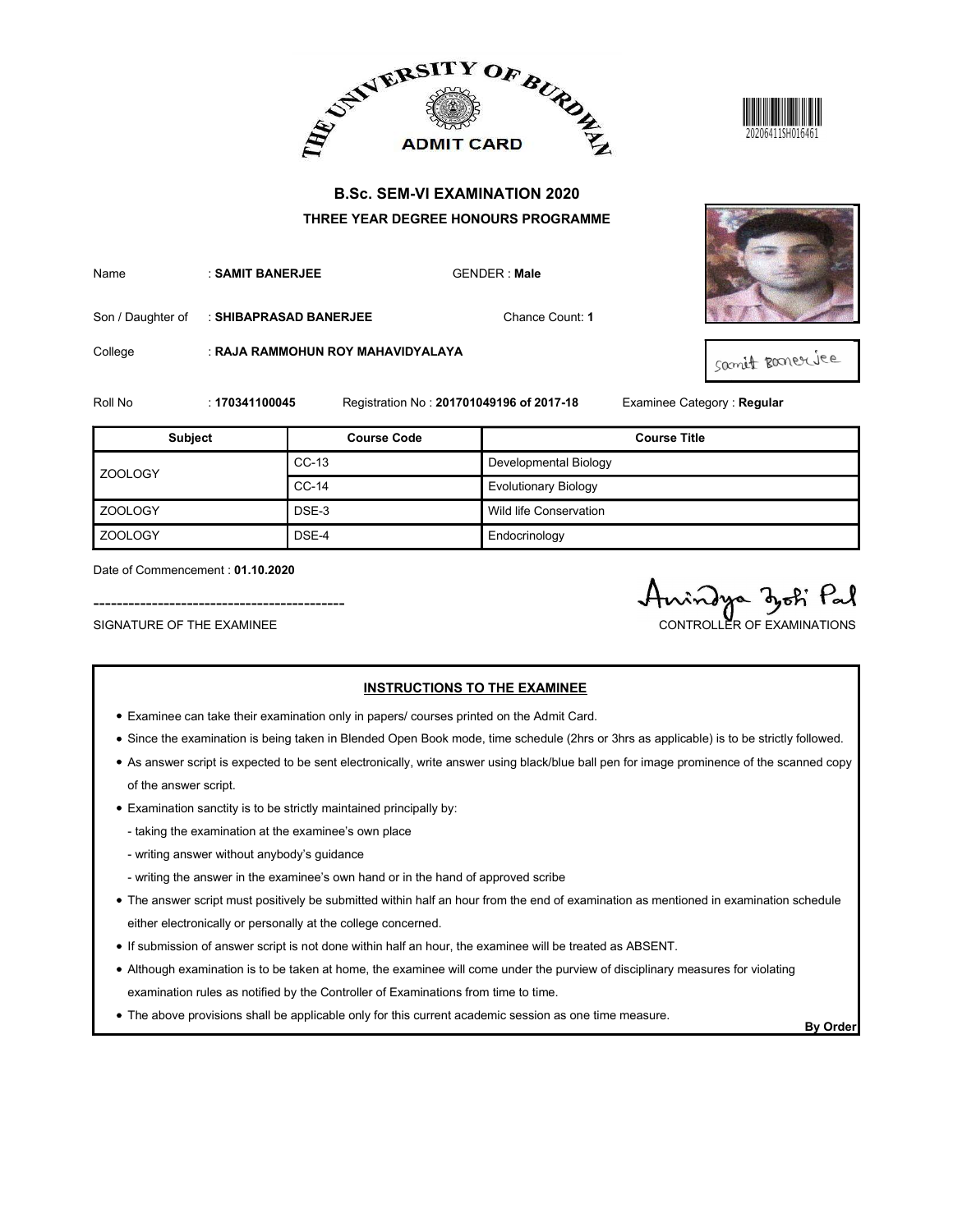





|                                                               |                | ADMIT CARD BURDE                                                                         |                                                                         |                                                   |
|---------------------------------------------------------------|----------------|------------------------------------------------------------------------------------------|-------------------------------------------------------------------------|---------------------------------------------------|
|                                                               |                | <b>B.Sc. SEM-VI EXAMINATION 2020</b><br>THREE YEAR DEGREE HONOURS PROGRAMME              |                                                                         |                                                   |
| Name                                                          | : SANGITA PAL  |                                                                                          | <b>GENDER: Female</b>                                                   |                                                   |
| Son / Daughter of                                             | : SUBIR PAL    | Chance Count: 1                                                                          |                                                                         |                                                   |
| College                                                       |                | : RAJA RAMMOHUN ROY MAHAVIDYALAYA                                                        |                                                                         | Pal<br>Sargita                                    |
| Roll No                                                       | : 170341100046 | Registration No: 201701049197 of 2017-18<br><b>Course Code</b>                           |                                                                         | Examinee Category: Regular<br><b>Course Title</b> |
| <b>Subject</b>                                                |                |                                                                                          |                                                                         |                                                   |
| <b>MATHEMATICS</b>                                            |                | $CC-13$<br>$CC-14$                                                                       | Metric Spaces and Complex Analysis<br>Ring Theory and Linear Algebra II |                                                   |
|                                                               |                |                                                                                          |                                                                         |                                                   |
| <b>MATHEMATICS</b>                                            |                | DSE-3                                                                                    | Group Theory II                                                         |                                                   |
| <b>MATHEMATICS</b>                                            |                | DSE-4                                                                                    | Project Work                                                            |                                                   |
| Date of Commencement: 01.10.2020<br>SIGNATURE OF THE EXAMINEE |                |                                                                                          |                                                                         | indya dok Pal<br>CONTROLLER OF EXAMINATIONS       |
|                                                               |                | • Examinee can take their examination only in papers/ courses printed on the Admit Card. | <b>INSTRUCTIONS TO THE EXAMINEE</b>                                     |                                                   |

- Examinee can take their examination only in papers/ courses printed on the Admit Card.
- Since the examination is being taken in Blended Open Book mode, time schedule (2hrs or 3hrs as applicable) is to be strictly followed.
- As answer script is expected to be sent electronically, write answer using black/blue ball pen for image prominence of the scanned copy of the answer script.
- Examination sanctity is to be strictly maintained principally by:
	- taking the examination at the examinee's own place
	- writing answer without anybody's guidance
	- writing the answer in the examinee's own hand or in the hand of approved scribe
- The answer script must positively be submitted within half an hour from the end of examination as mentioned in examination schedule either electronically or personally at the college concerned.
- If submission of answer script is not done within half an hour, the examinee will be treated as ABSENT.
- Although examination is to be taken at home, the examinee will come under the purview of disciplinary measures for violating examination rules as notified by the Controller of Examinations from time to time.
- The above provisions shall be applicable only for this current academic session as one time measure.<br>By Order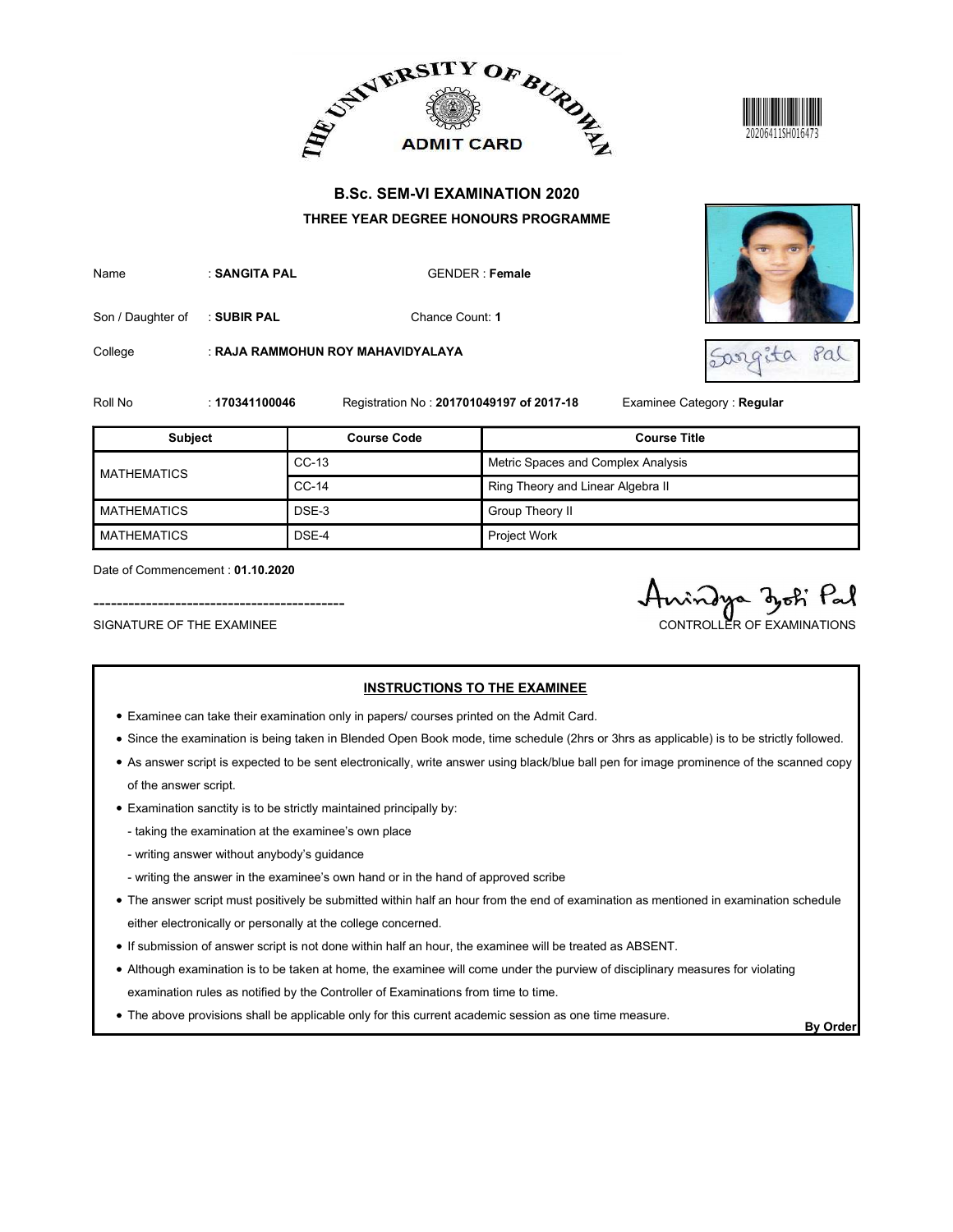





ROLL NO : 17034110047 Registration No : 201701049198 of 2017-18 Examine Category : Regular<br>
Roll No : 17034100047 Registration No : 201701049198 of 2017-18 Examine Category : Regular<br>
Roll No : 17034100047 Registration No SUBJECT COURSE TRANSPORTED AND TRIVIE OF A COURSE TRANSPORTED THE COURSE COURSE TRANSPORTED THREE YEAR DEGREE HONOURS PROGRAMME<br>
Name<br>
SAN Changhter of SAMIR JANA Change Courts The Call Course Course Course Course Course C Exploration CC-13<br>CC-14<br>CC-14<br>CC-14<br>CC-14<br>CC-14<br>CC-14 CONTRET CARD BEST TO CHANGE THE READ ONLY CARD THE BIOLOGY CONTRET CARD BOOK THERE YEAR DEGREE HONOURS PROGRAMME<br>
CHANGE CARD CONTRET Formate<br>
Change Count: 1<br>
Change Count: 1<br>
Change Count: 1<br>
Course Code Counter Card Dev CONTREE VEAR DEGREE HONOURS PROGRAMME<br>
B.S.C. SEM-VI EXAMINATION 2020<br>
THREE VEAR DEGREE HONOURS PROGRAMME<br>
Chance Count: 1<br>
Chance Count: 1<br>
Registration No : 201701049198 of 2017-18 Examine Category : Regular<br>
Course Cod EXAMINATION 2020<br>
B.Sc. SEM-VI EXAMINATION 2020<br>
THREE YEAR DEGREE HONOURS PROGRAMME<br>
Inno<br>
SHRABANI JANA<br>
Chance Count 1<br>
Chance Conservation Counter Canservation<br>
Subject<br>
200LOGY<br>
THEE YEAR DEGREE HONOURS PROGRAMME<br>
Cha EN ADMITT CARD<br>
B.S.C. SEM-VI EXAMINATION 2020<br>
THREE YEAR DEGREE HONOURS PROGRAMME<br>
SHIRABANI JANA<br>
Charles Court 1<br>
Charles Care Court 1<br>
Courtes Care Care Court 1<br>
Courtes Care Care Court 1<br>
2001009<br>
2001009<br>
2001009<br>
2 ------------------------------------------- SIGNATURE OF THE EXAMINEE CONTROLLER OF EXAMINATIONS

Date of Commencement : 01.10.2020

- Examinee can take their examination only in papers/ courses printed on the Admit Card.
- Since the examination is being taken in Blended Open Book mode, time schedule (2hrs or 3hrs as applicable) is to be strictly followed.
- As answer script is expected to be sent electronically, write answer using black/blue ball pen for image prominence of the scanned copy of the answer script.
- Examination sanctity is to be strictly maintained principally by:
	- taking the examination at the examinee's own place
	- writing answer without anybody's guidance
	- writing the answer in the examinee's own hand or in the hand of approved scribe
- The answer script must positively be submitted within half an hour from the end of examination as mentioned in examination schedule either electronically or personally at the college concerned.
- If submission of answer script is not done within half an hour, the examinee will be treated as ABSENT.
- Although examination is to be taken at home, the examinee will come under the purview of disciplinary measures for violating examination rules as notified by the Controller of Examinations from time to time.
- The above provisions shall be applicable only for this current academic session as one time measure.<br>By Order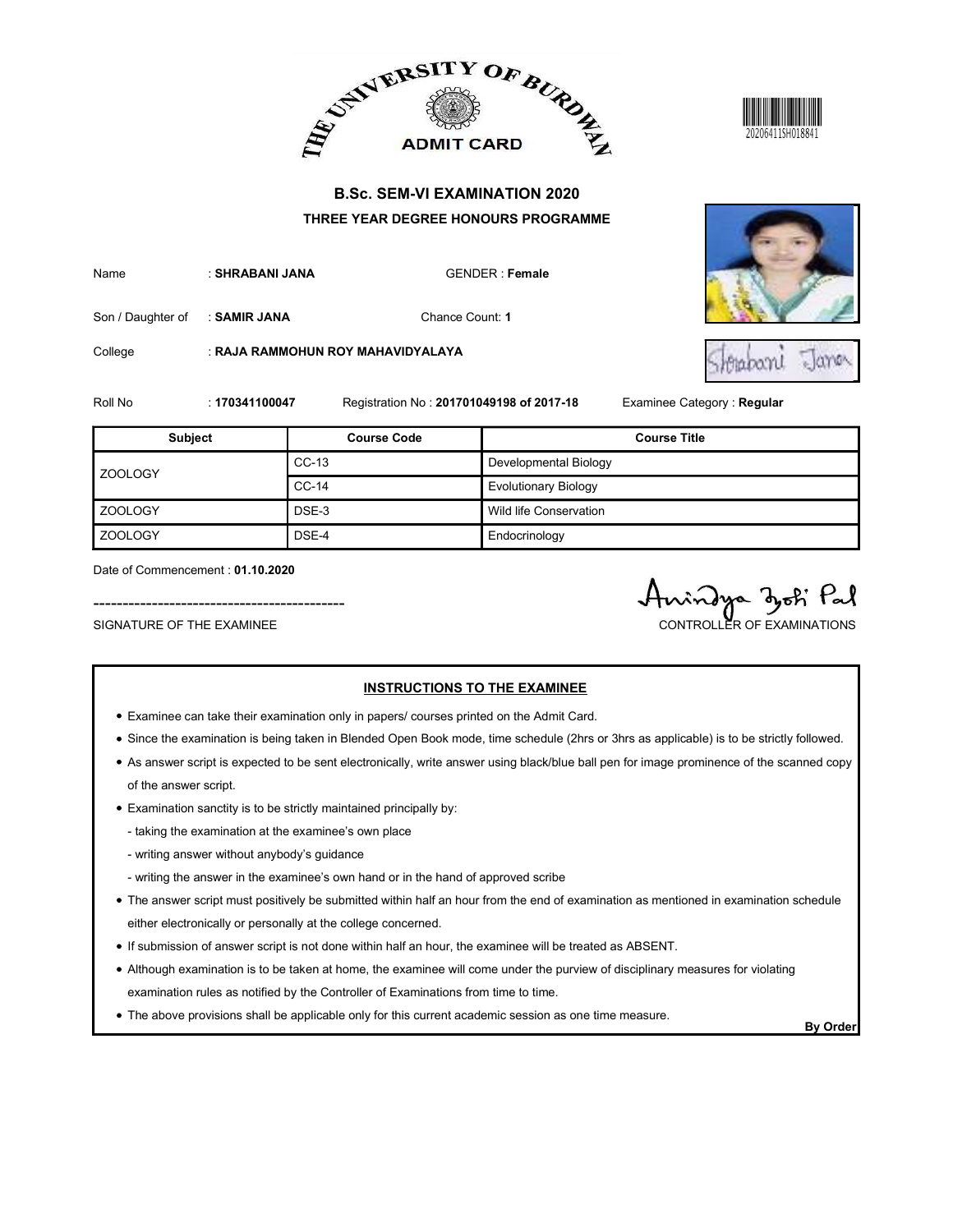





|                                                               |                    |                                                                                          | ADMIT CARD BURDE                         | 20206411SH018843                              |
|---------------------------------------------------------------|--------------------|------------------------------------------------------------------------------------------|------------------------------------------|-----------------------------------------------|
|                                                               |                    |                                                                                          | <b>B.Sc. SEM-VI EXAMINATION 2020</b>     |                                               |
|                                                               |                    |                                                                                          | THREE YEAR DEGREE HONOURS PROGRAMME      |                                               |
| Name                                                          | : SHREYA KARMAKAR  |                                                                                          | <b>GENDER: Female</b>                    |                                               |
| Son / Daughter of                                             | : PRABHAS KARMAKAR |                                                                                          | Chance Count: 1                          |                                               |
| College                                                       |                    | : RAJA RAMMOHUN ROY MAHAVIDYALAYA                                                        |                                          | Shireya Karomakan.                            |
| Roll No                                                       | : 170341100048     |                                                                                          | Registration No: 201701049199 of 2017-18 | Examinee Category: Regular                    |
| Subject                                                       |                    | <b>Course Code</b>                                                                       |                                          | <b>Course Title</b>                           |
|                                                               |                    | $CC-13$                                                                                  | Developmental Biology                    |                                               |
| ZOOLOGY                                                       |                    | $CC-14$                                                                                  | <b>Evolutionary Biology</b>              |                                               |
| <b>ZOOLOGY</b>                                                |                    | DSE-3                                                                                    | Wild life Conservation                   |                                               |
| ZOOLOGY                                                       |                    | DSE-4                                                                                    | Endocrinology                            |                                               |
| Date of Commencement: 01.10.2020<br>SIGNATURE OF THE EXAMINEE |                    |                                                                                          |                                          | indya djoti Pal<br>CONTROLLER OF EXAMINATIONS |
|                                                               |                    | • Examinee can take their examination only in papers/ courses printed on the Admit Card. | <b>INSTRUCTIONS TO THE EXAMINEE</b>      |                                               |

- Examinee can take their examination only in papers/ courses printed on the Admit Card.
- Since the examination is being taken in Blended Open Book mode, time schedule (2hrs or 3hrs as applicable) is to be strictly followed.
- As answer script is expected to be sent electronically, write answer using black/blue ball pen for image prominence of the scanned copy of the answer script.
- Examination sanctity is to be strictly maintained principally by:
	- taking the examination at the examinee's own place
	- writing answer without anybody's guidance
	- writing the answer in the examinee's own hand or in the hand of approved scribe
- The answer script must positively be submitted within half an hour from the end of examination as mentioned in examination schedule either electronically or personally at the college concerned.
- If submission of answer script is not done within half an hour, the examinee will be treated as ABSENT.
- Although examination is to be taken at home, the examinee will come under the purview of disciplinary measures for violating examination rules as notified by the Controller of Examinations from time to time.
- The above provisions shall be applicable only for this current academic session as one time measure.<br>By Order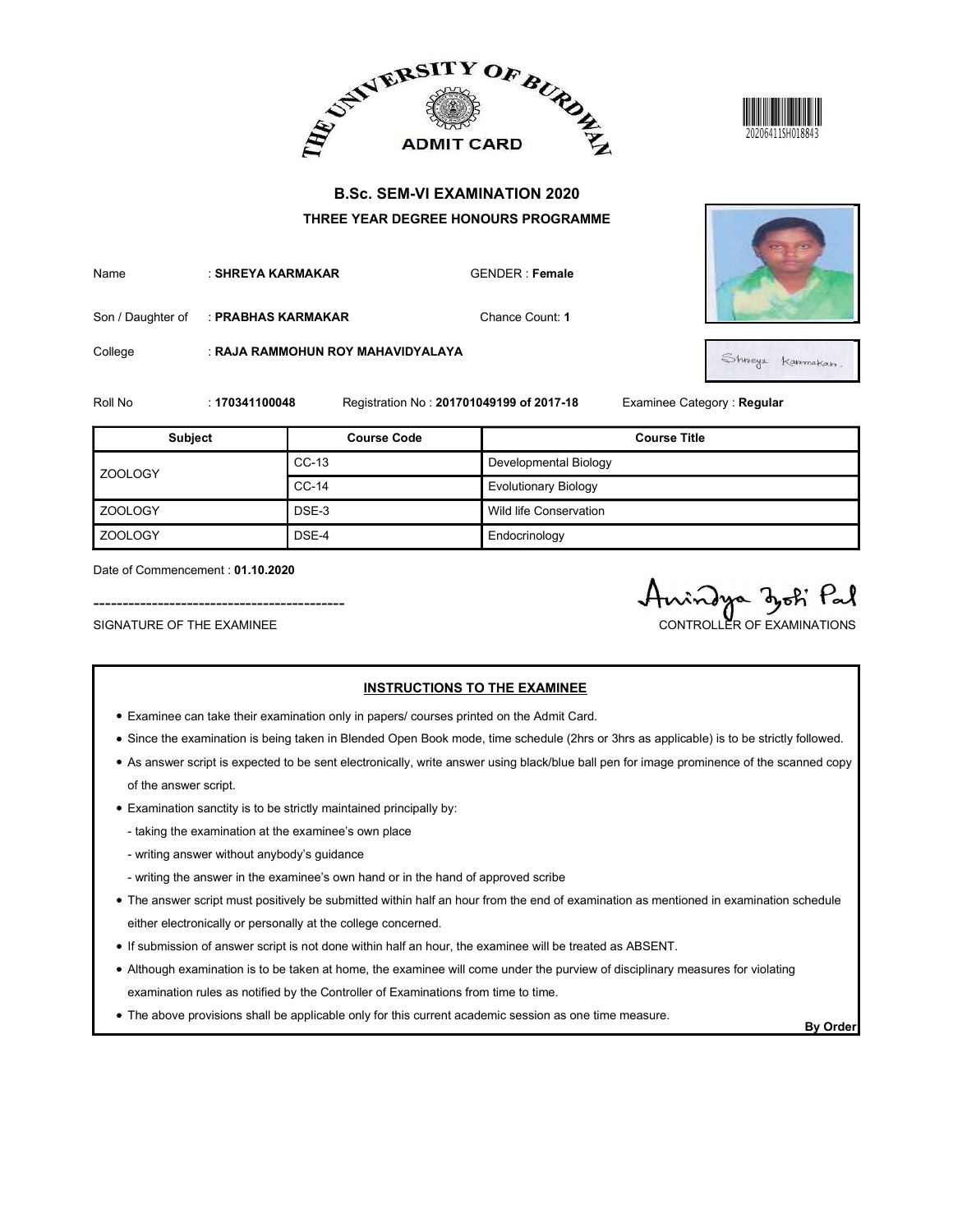





|                   |                    |                                   | ADMIT CARD BURDE                                  |                            |
|-------------------|--------------------|-----------------------------------|---------------------------------------------------|----------------------------|
|                   |                    |                                   | <b>B.Sc. SEM-VI EXAMINATION 2020</b>              |                            |
|                   |                    |                                   | THREE YEAR DEGREE HONOURS PROGRAMME               |                            |
| Name              | : SIRSENDU ROY     |                                   | <b>GENDER: Male</b>                               |                            |
| Son / Daughter of | : RABINDRANATH ROY |                                   | Chance Count: 1                                   |                            |
| College           |                    | : RAJA RAMMOHUN ROY MAHAVIDYALAYA |                                                   | Sirsendu Roy               |
| Roll No           | : 170341100049     |                                   | Registration No: 201701049200 of 2017-18          | Examinee Category: Regular |
|                   |                    |                                   |                                                   |                            |
| <b>Subject</b>    |                    | <b>Course Code</b>                |                                                   | <b>Course Title</b>        |
|                   |                    | $CC-13$                           | Inorganic Chemistry-V                             |                            |
| <b>CHEMISTRY</b>  |                    | $CC-14$                           | Physical Chemistry-IV                             |                            |
| <b>CHEMISTRY</b>  |                    | DSE-3                             | <b>Green Chemistry</b>                            |                            |
| <b>CHEMISTRY</b>  |                    | DSE-4                             | Dissertation Followed by Power Point Presentation |                            |

- Examinee can take their examination only in papers/ courses printed on the Admit Card.
- Since the examination is being taken in Blended Open Book mode, time schedule (2hrs or 3hrs as applicable) is to be strictly followed.
- As answer script is expected to be sent electronically, write answer using black/blue ball pen for image prominence of the scanned copy of the answer script.
- Examination sanctity is to be strictly maintained principally by:
	- taking the examination at the examinee's own place
	- writing answer without anybody's guidance
	- writing the answer in the examinee's own hand or in the hand of approved scribe
- The answer script must positively be submitted within half an hour from the end of examination as mentioned in examination schedule either electronically or personally at the college concerned.
- If submission of answer script is not done within half an hour, the examinee will be treated as ABSENT.
- Although examination is to be taken at home, the examinee will come under the purview of disciplinary measures for violating examination rules as notified by the Controller of Examinations from time to time.
- The above provisions shall be applicable only for this current academic session as one time measure.<br>By Order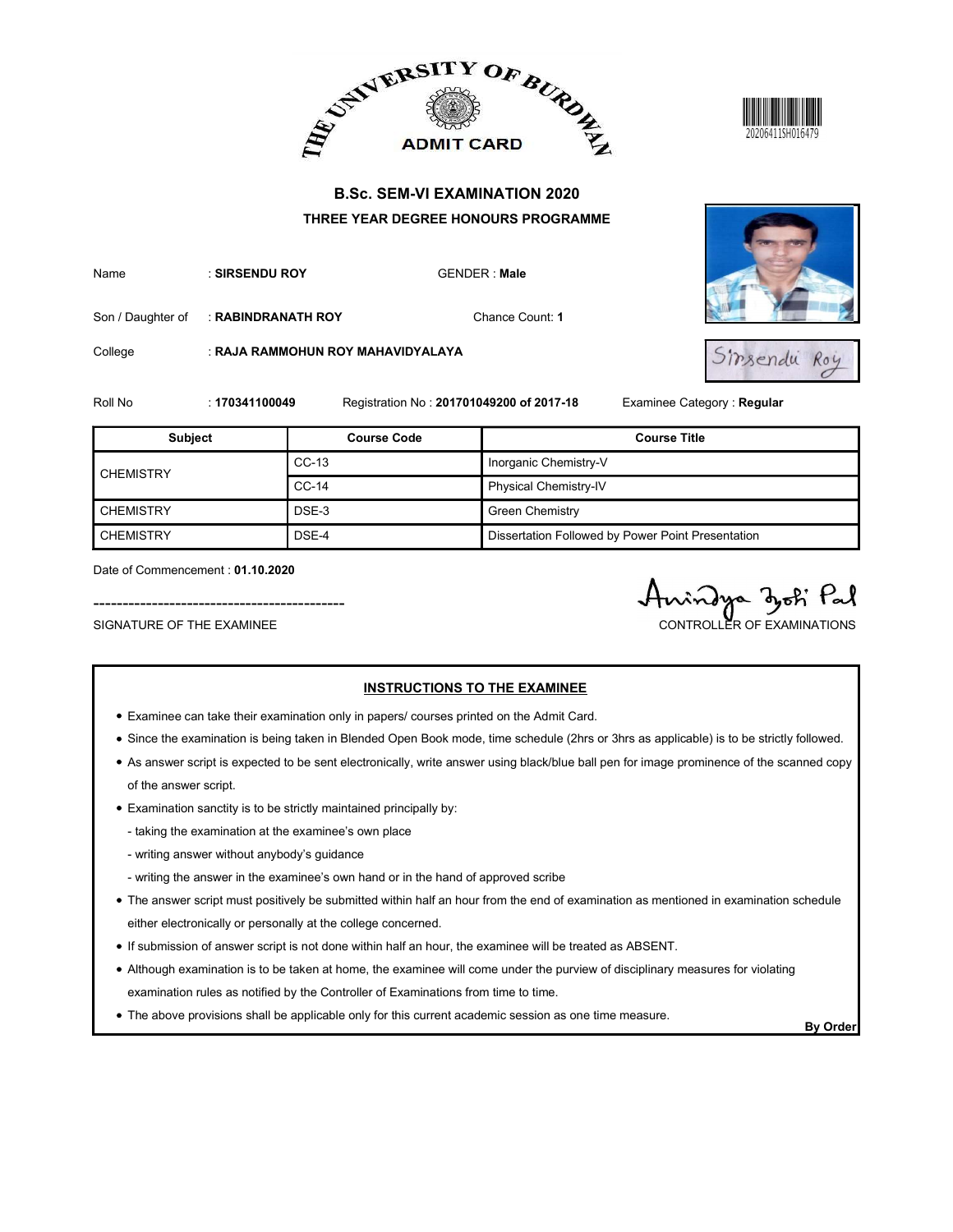



|                   |                      |                                   | ADMIT CARD BURDE                                  |                            |
|-------------------|----------------------|-----------------------------------|---------------------------------------------------|----------------------------|
|                   |                      |                                   | <b>B.Sc. SEM-VI EXAMINATION 2020</b>              |                            |
|                   |                      |                                   | THREE YEAR DEGREE HONOURS PROGRAMME               |                            |
| Name              | : SK MAHAMMAD FIRDOS |                                   | <b>GENDER: Male</b>                               |                            |
| Son / Daughter of | : SK MD FIROJ        |                                   | Chance Count: 1                                   |                            |
| College           |                      | : RAJA RAMMOHUN ROY MAHAVIDYALAYA |                                                   | Sk. Mahammad Firdos        |
| Roll No           | : 170341100050       |                                   | Registration No: 201701049202 of 2017-18          | Examinee Category: Regular |
|                   |                      |                                   |                                                   |                            |
| <b>Subject</b>    |                      | <b>Course Code</b>                |                                                   | <b>Course Title</b>        |
|                   |                      | $CC-13$                           | Inorganic Chemistry-V                             |                            |
| <b>CHEMISTRY</b>  |                      | $CC-14$                           | Physical Chemistry-IV                             |                            |
| <b>CHEMISTRY</b>  |                      | DSE-3                             | <b>Green Chemistry</b>                            |                            |
| <b>CHEMISTRY</b>  |                      | DSE-4                             | Dissertation Followed by Power Point Presentation |                            |

- Examinee can take their examination only in papers/ courses printed on the Admit Card.
- Since the examination is being taken in Blended Open Book mode, time schedule (2hrs or 3hrs as applicable) is to be strictly followed.
- As answer script is expected to be sent electronically, write answer using black/blue ball pen for image prominence of the scanned copy of the answer script.
- Examination sanctity is to be strictly maintained principally by:
	- taking the examination at the examinee's own place
	- writing answer without anybody's guidance
	- writing the answer in the examinee's own hand or in the hand of approved scribe
- The answer script must positively be submitted within half an hour from the end of examination as mentioned in examination schedule either electronically or personally at the college concerned.
- If submission of answer script is not done within half an hour, the examinee will be treated as ABSENT.
- Although examination is to be taken at home, the examinee will come under the purview of disciplinary measures for violating examination rules as notified by the Controller of Examinations from time to time.
- The above provisions shall be applicable only for this current academic session as one time measure.<br>By Order

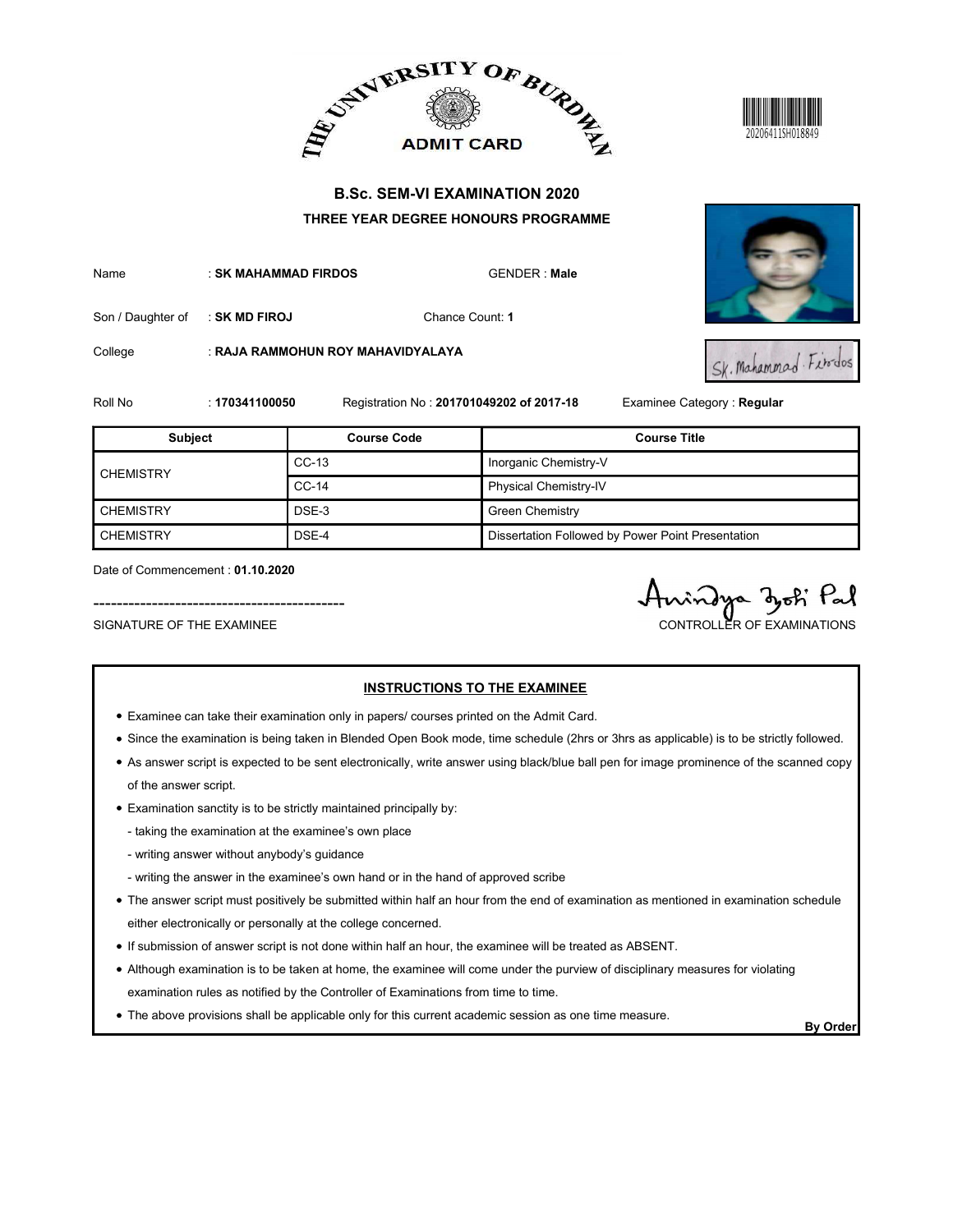



| Name | : SOUMEN DOLUI | GENDER: Ma |
|------|----------------|------------|
|      |                |            |



|                                                               |                |                                                                                          | ADMIT CARD AND ALLEY ADMIT CARD AT       |                                                |
|---------------------------------------------------------------|----------------|------------------------------------------------------------------------------------------|------------------------------------------|------------------------------------------------|
|                                                               |                |                                                                                          | <b>B.Sc. SEM-VI EXAMINATION 2020</b>     |                                                |
|                                                               |                |                                                                                          | THREE YEAR DEGREE HONOURS PROGRAMME      |                                                |
| Name                                                          | : SOUMEN DOLUI |                                                                                          | <b>GENDER: Male</b>                      |                                                |
| Son / Daughter of                                             | : BIDHAN DOLUI |                                                                                          | Chance Count: 1                          |                                                |
| College                                                       |                | : RAJA RAMMOHUN ROY MAHAVIDYALAYA                                                        |                                          | Sourner Dolui                                  |
| Roll No                                                       | : 170341100052 |                                                                                          | Registration No: 201701049205 of 2017-18 | Examinee Category: Regular                     |
| Subject                                                       |                | <b>Course Code</b>                                                                       |                                          | <b>Course Title</b>                            |
| <b>PHYSICS</b>                                                |                | $CC-13$                                                                                  | Electromagnetic Theory                   |                                                |
|                                                               |                | $CC-14$                                                                                  | <b>Statistical Mechanics</b>             |                                                |
| PHYSICS                                                       |                | DSE-3                                                                                    | Nuclear and Particle Physics             |                                                |
| PHYSICS                                                       |                | DSE-4                                                                                    | Astronomy and Astrophysics               |                                                |
| Date of Commencement: 01.10.2020<br>SIGNATURE OF THE EXAMINEE |                |                                                                                          |                                          | rindya dyoti Pal<br>CONTROLLER OF EXAMINATIONS |
|                                                               |                | • Examinee can take their examination only in papers/ courses printed on the Admit Card. | <b>INSTRUCTIONS TO THE EXAMINEE</b>      |                                                |

- Examinee can take their examination only in papers/ courses printed on the Admit Card.
- Since the examination is being taken in Blended Open Book mode, time schedule (2hrs or 3hrs as applicable) is to be strictly followed.
- As answer script is expected to be sent electronically, write answer using black/blue ball pen for image prominence of the scanned copy of the answer script.
- Examination sanctity is to be strictly maintained principally by:
	- taking the examination at the examinee's own place
	- writing answer without anybody's guidance
	- writing the answer in the examinee's own hand or in the hand of approved scribe
- The answer script must positively be submitted within half an hour from the end of examination as mentioned in examination schedule either electronically or personally at the college concerned.
- If submission of answer script is not done within half an hour, the examinee will be treated as ABSENT.
- Although examination is to be taken at home, the examinee will come under the purview of disciplinary measures for violating examination rules as notified by the Controller of Examinations from time to time.
- The above provisions shall be applicable only for this current academic session as one time measure.<br>By Order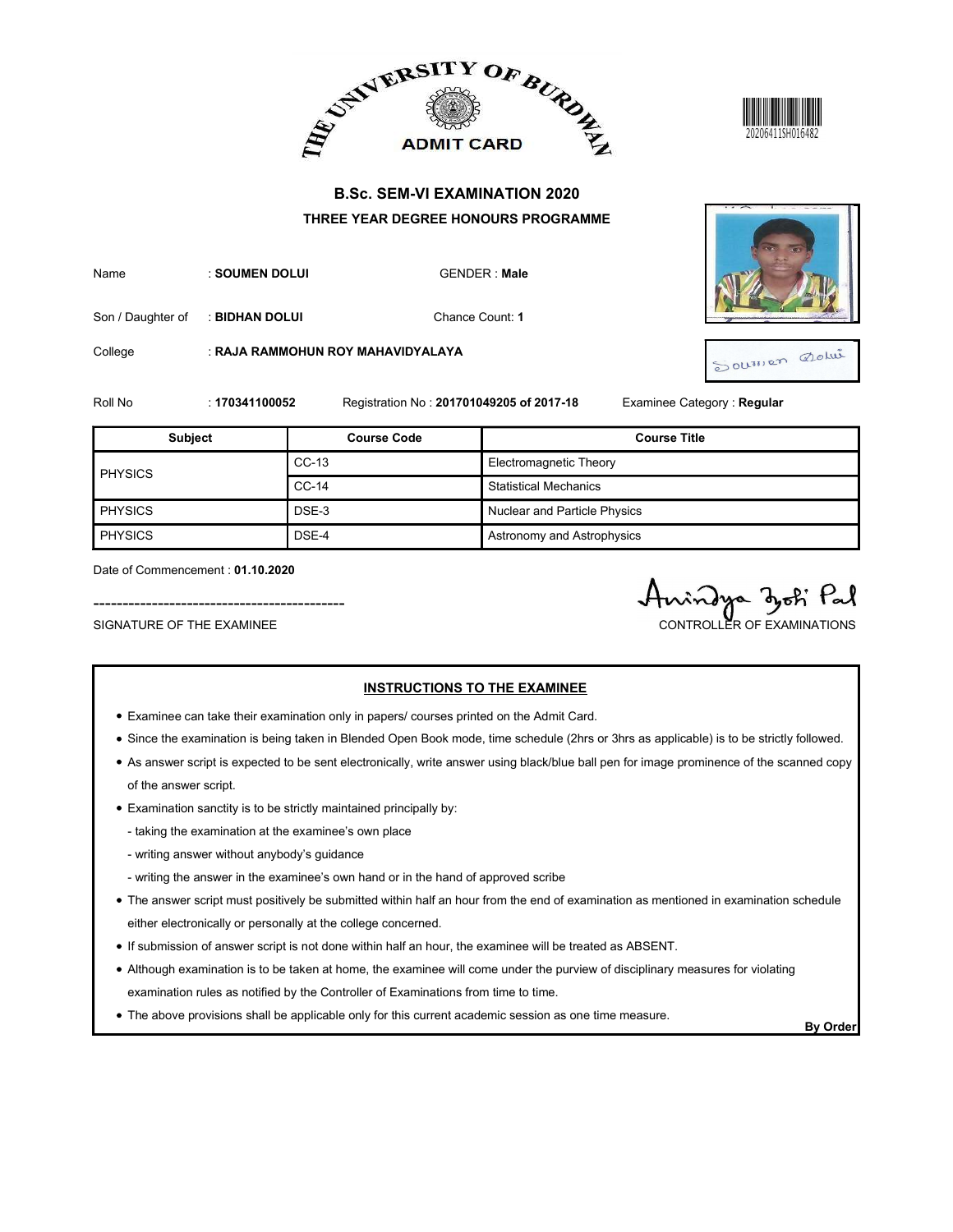





|                             |                   |                                   | ADMIT CARD BURDE                                                            | 20206411SH018853           |
|-----------------------------|-------------------|-----------------------------------|-----------------------------------------------------------------------------|----------------------------|
|                             |                   |                                   | <b>B.Sc. SEM-VI EXAMINATION 2020</b><br>THREE YEAR DEGREE HONOURS PROGRAMME |                            |
| Name                        | : SOUMITRA MIDDYA |                                   | <b>GENDER: Male</b>                                                         |                            |
| Son / Daughter of           | : UTTAM MIDDYA    |                                   | Chance Count: 1                                                             |                            |
| College                     |                   | : RAJA RAMMOHUN ROY MAHAVIDYALAYA |                                                                             | Soumitra middya            |
|                             |                   |                                   |                                                                             |                            |
|                             | : 170341100053    |                                   | Registration No: 201701049206 of 2017-18                                    | Examinee Category: Regular |
| <b>Subject</b>              |                   | <b>Course Code</b>                |                                                                             | <b>Course Title</b>        |
|                             |                   | $CC-13$                           | Inorganic Chemistry-V                                                       |                            |
| <b>CHEMISTRY</b>            |                   | $CC-14$                           | Physical Chemistry-IV                                                       |                            |
| <b>CHEMISTRY</b>            |                   | DSE-3                             | <b>Green Chemistry</b>                                                      |                            |
| Roll No<br><b>CHEMISTRY</b> |                   | DSE-4                             | Dissertation Followed by Power Point Presentation                           |                            |

- Examinee can take their examination only in papers/ courses printed on the Admit Card.
- Since the examination is being taken in Blended Open Book mode, time schedule (2hrs or 3hrs as applicable) is to be strictly followed.
- As answer script is expected to be sent electronically, write answer using black/blue ball pen for image prominence of the scanned copy of the answer script.
- Examination sanctity is to be strictly maintained principally by:
	- taking the examination at the examinee's own place
	- writing answer without anybody's guidance
	- writing the answer in the examinee's own hand or in the hand of approved scribe
- The answer script must positively be submitted within half an hour from the end of examination as mentioned in examination schedule either electronically or personally at the college concerned.
- If submission of answer script is not done within half an hour, the examinee will be treated as ABSENT.
- Although examination is to be taken at home, the examinee will come under the purview of disciplinary measures for violating examination rules as notified by the Controller of Examinations from time to time.
- The above provisions shall be applicable only for this current academic session as one time measure.<br>By Order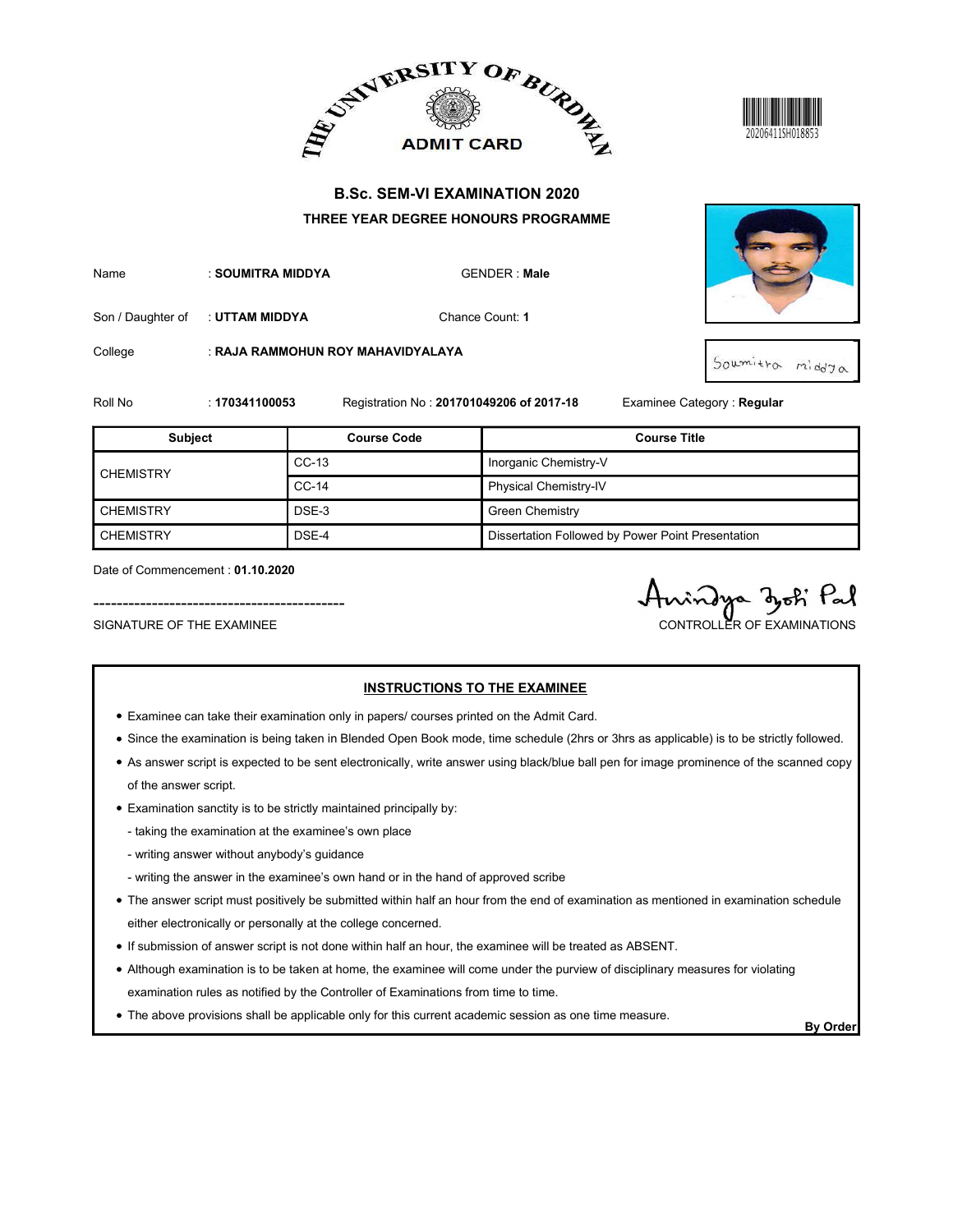





|                   |                    |                                   | ADMIT CARD BURDE                                                            |                                                   |
|-------------------|--------------------|-----------------------------------|-----------------------------------------------------------------------------|---------------------------------------------------|
|                   |                    |                                   | <b>B.Sc. SEM-VI EXAMINATION 2020</b><br>THREE YEAR DEGREE HONOURS PROGRAMME |                                                   |
| Name              | : SUBHAJIT GHORUI  |                                   | <b>GENDER: Male</b>                                                         |                                                   |
| Son / Daughter of | : BISWANATH GHORUI |                                   | Chance Count: 1                                                             |                                                   |
| College           |                    | : RAJA RAMMOHUN ROY MAHAVIDYALAYA |                                                                             | Subhojit Ghorui                                   |
|                   |                    |                                   |                                                                             |                                                   |
| Roll No           | : 170341100055     | <b>Course Code</b>                | Registration No: 201701049208 of 2017-18                                    | Examinee Category: Regular<br><b>Course Title</b> |
| <b>Subject</b>    |                    | $CC-13$                           | <b>Genetics &amp; Plant Breeding</b>                                        |                                                   |
| <b>BOTANY</b>     |                    | $CC-14$                           | Plant Biotechnology                                                         |                                                   |
| <b>BOTANY</b>     |                    | DSE-3                             | Plant Evolution & Biodiversity                                              |                                                   |
| <b>BOTANY</b>     |                    | DSE-4                             | Industrial and Environmental Microbiology                                   |                                                   |

- Examinee can take their examination only in papers/ courses printed on the Admit Card.
- Since the examination is being taken in Blended Open Book mode, time schedule (2hrs or 3hrs as applicable) is to be strictly followed.
- As answer script is expected to be sent electronically, write answer using black/blue ball pen for image prominence of the scanned copy of the answer script.
- Examination sanctity is to be strictly maintained principally by:
	- taking the examination at the examinee's own place
	- writing answer without anybody's guidance
	- writing the answer in the examinee's own hand or in the hand of approved scribe
- The answer script must positively be submitted within half an hour from the end of examination as mentioned in examination schedule either electronically or personally at the college concerned.
- If submission of answer script is not done within half an hour, the examinee will be treated as ABSENT.
- Although examination is to be taken at home, the examinee will come under the purview of disciplinary measures for violating examination rules as notified by the Controller of Examinations from time to time.
- The above provisions shall be applicable only for this current academic session as one time measure.<br>By Order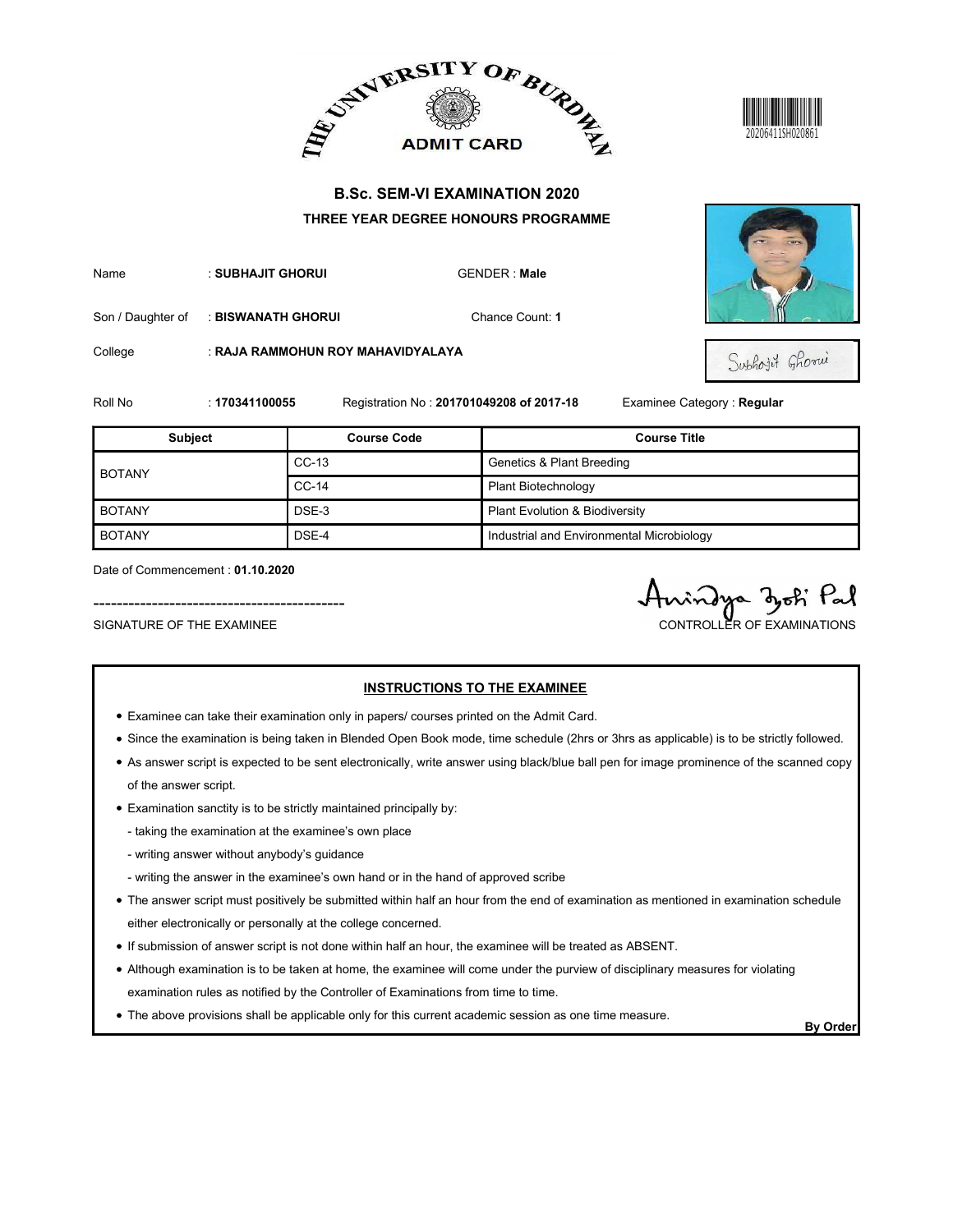





|                    |                                  | ADMIT CARD BURDE                         |                                    |                             |
|--------------------|----------------------------------|------------------------------------------|------------------------------------|-----------------------------|
|                    |                                  | <b>B.Sc. SEM-VI EXAMINATION 2020</b>     |                                    |                             |
|                    |                                  | THREE YEAR DEGREE HONOURS PROGRAMME      |                                    |                             |
| Name               | : SUBHAJIT GON                   |                                          | <b>GENDER: Male</b>                |                             |
| Son / Daughter of  | : AJOY GON                       | Chance Count: 1                          |                                    |                             |
| College            |                                  | : RAJA RAMMOHUN ROY MAHAVIDYALAYA        |                                    | GION                        |
| Roll No            | : 170341100056                   | Registration No: 201701049209 of 2017-18 |                                    | Examinee Category : Regular |
| <b>Subject</b>     |                                  | <b>Course Code</b>                       |                                    | <b>Course Title</b>         |
| <b>MATHEMATICS</b> |                                  | $CC-13$                                  | Metric Spaces and Complex Analysis |                             |
|                    |                                  | $CC-14$                                  | Ring Theory and Linear Algebra II  |                             |
| <b>MATHEMATICS</b> |                                  | DSE-3                                    | Group Theory II                    |                             |
| <b>MATHEMATICS</b> |                                  | DSE-4                                    | Project Work                       |                             |
|                    | Date of Commencement: 01.10.2020 |                                          |                                    | indya dok Pal               |

- Examinee can take their examination only in papers/ courses printed on the Admit Card.
- Since the examination is being taken in Blended Open Book mode, time schedule (2hrs or 3hrs as applicable) is to be strictly followed.
- As answer script is expected to be sent electronically, write answer using black/blue ball pen for image prominence of the scanned copy of the answer script.
- Examination sanctity is to be strictly maintained principally by:
	- taking the examination at the examinee's own place
	- writing answer without anybody's guidance
	- writing the answer in the examinee's own hand or in the hand of approved scribe
- The answer script must positively be submitted within half an hour from the end of examination as mentioned in examination schedule either electronically or personally at the college concerned.
- If submission of answer script is not done within half an hour, the examinee will be treated as ABSENT.
- Although examination is to be taken at home, the examinee will come under the purview of disciplinary measures for violating examination rules as notified by the Controller of Examinations from time to time.
- The above provisions shall be applicable only for this current academic session as one time measure.<br>By Order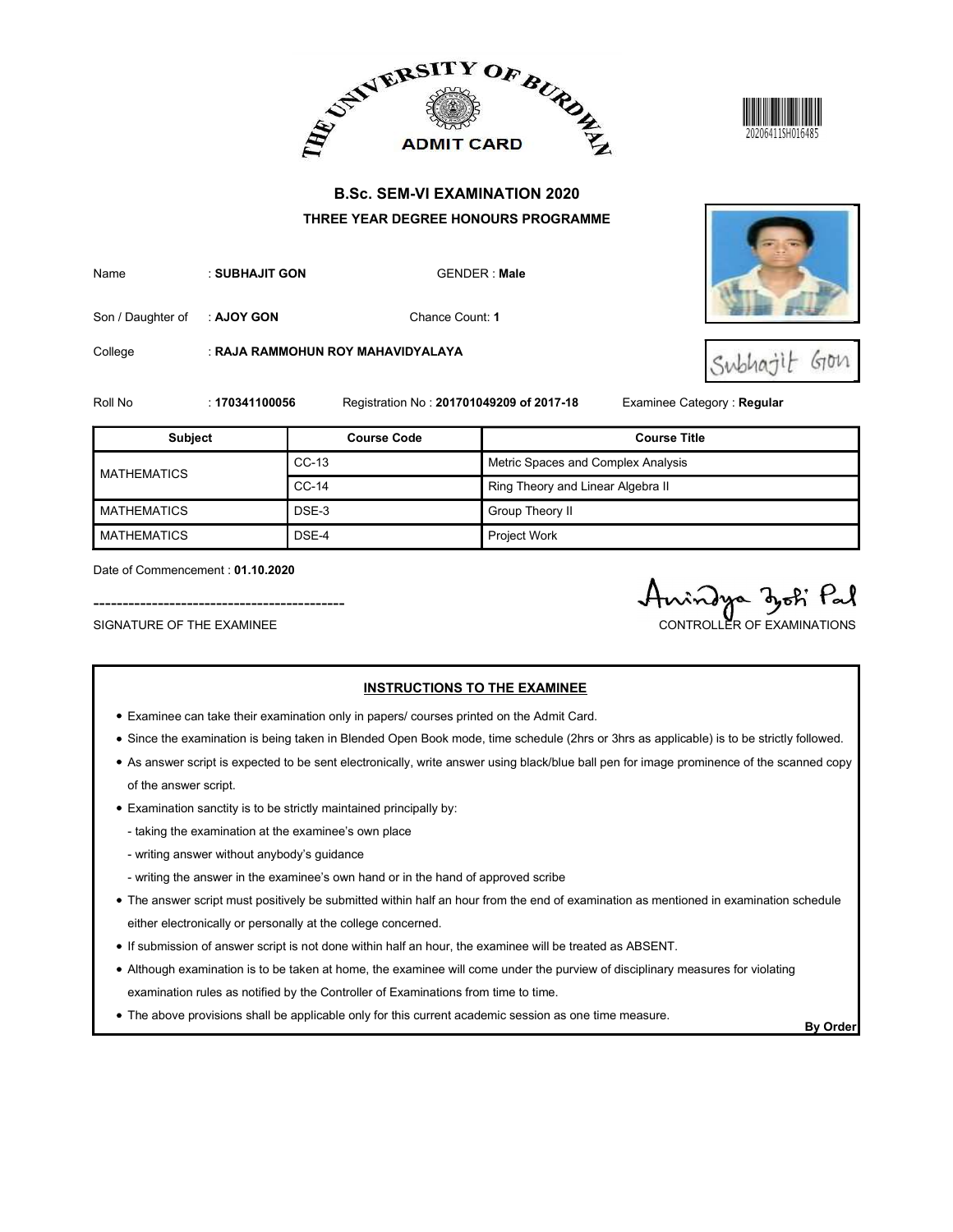





|                                                               |                    |                                   | ADMIT CARD AND ALLEY ADMIT CARD AT                                                                                              |                                              |
|---------------------------------------------------------------|--------------------|-----------------------------------|---------------------------------------------------------------------------------------------------------------------------------|----------------------------------------------|
|                                                               |                    |                                   | <b>B.Sc. SEM-VI EXAMINATION 2020</b><br>THREE YEAR DEGREE HONOURS PROGRAMME                                                     |                                              |
| Name                                                          | : SUHANA KHATUN    |                                   | <b>GENDER: Female</b>                                                                                                           |                                              |
| Son / Daughter of                                             | : SK EKRAMUL HAQUE |                                   | Chance Count: 1                                                                                                                 | <b>SUHANA KHATUN</b><br>04/02/2017           |
| College                                                       |                    | : RAJA RAMMOHUN ROY MAHAVIDYALAYA |                                                                                                                                 | Suhana Khatun                                |
| Roll No                                                       | : 170341100058     |                                   | Registration No: 201701049211 of 2017-18                                                                                        | Examinee Category: Regular                   |
| <b>Subject</b>                                                |                    | <b>Course Code</b>                |                                                                                                                                 | <b>Course Title</b>                          |
|                                                               |                    | $CC-13$                           | <b>Genetics &amp; Plant Breeding</b>                                                                                            |                                              |
| <b>BOTANY</b>                                                 |                    | $CC-14$                           | Plant Biotechnology                                                                                                             |                                              |
| <b>BOTANY</b>                                                 |                    | DSE-3                             | Plant Evolution & Biodiversity                                                                                                  |                                              |
| <b>BOTANY</b>                                                 |                    | DSE-4                             | Industrial and Environmental Microbiology                                                                                       |                                              |
| Date of Commencement: 01.10.2020<br>SIGNATURE OF THE EXAMINEE |                    |                                   |                                                                                                                                 | indya zoti Pal<br>CONTROLLER OF EXAMINATIONS |
|                                                               |                    |                                   | <b>INSTRUCTIONS TO THE EXAMINEE</b><br>• Examinee can take their examination only in papers/ courses printed on the Admit Card. |                                              |

- Examinee can take their examination only in papers/ courses printed on the Admit Card.
- Since the examination is being taken in Blended Open Book mode, time schedule (2hrs or 3hrs as applicable) is to be strictly followed.
- As answer script is expected to be sent electronically, write answer using black/blue ball pen for image prominence of the scanned copy of the answer script.
- Examination sanctity is to be strictly maintained principally by:
	- taking the examination at the examinee's own place
	- writing answer without anybody's guidance
	- writing the answer in the examinee's own hand or in the hand of approved scribe
- The answer script must positively be submitted within half an hour from the end of examination as mentioned in examination schedule either electronically or personally at the college concerned.
- If submission of answer script is not done within half an hour, the examinee will be treated as ABSENT.
- Although examination is to be taken at home, the examinee will come under the purview of disciplinary measures for violating examination rules as notified by the Controller of Examinations from time to time.
- The above provisions shall be applicable only for this current academic session as one time measure.<br>By Order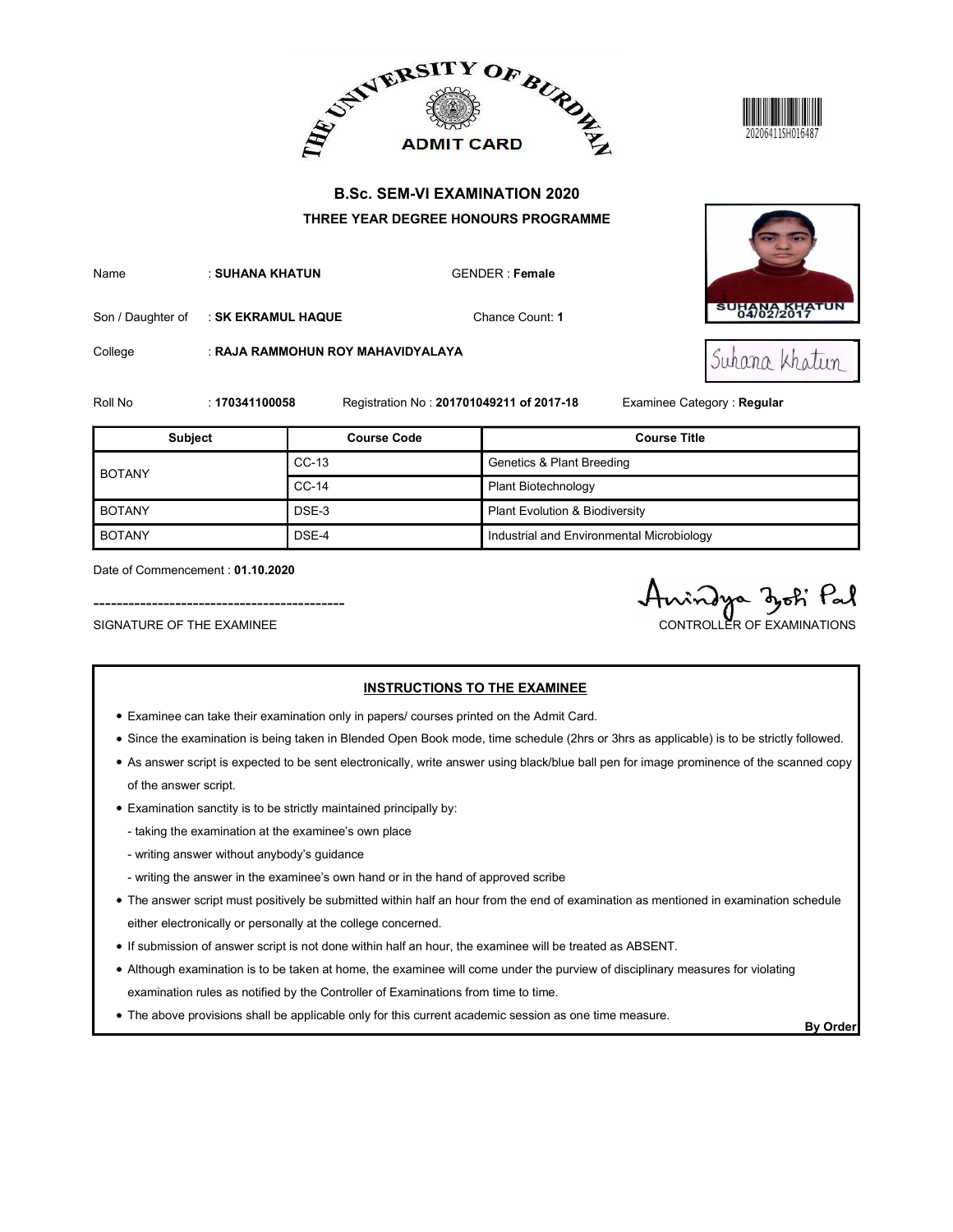



| Name | : TATON DHARA | <b>GENDE</b> |
|------|---------------|--------------|
|      |               |              |





|                                                               |                     |                                                                                          | ADMIT CARD BURDE                                                            | 20206411SH018859                             |  |
|---------------------------------------------------------------|---------------------|------------------------------------------------------------------------------------------|-----------------------------------------------------------------------------|----------------------------------------------|--|
|                                                               |                     |                                                                                          | <b>B.Sc. SEM-VI EXAMINATION 2020</b><br>THREE YEAR DEGREE HONOURS PROGRAMME |                                              |  |
| Name                                                          | : TATON DHARA       |                                                                                          | <b>GENDER: Male</b>                                                         |                                              |  |
| Son / Daughter of                                             | : MATHUR NATH DHARA |                                                                                          | Chance Count: 1                                                             |                                              |  |
| College                                                       |                     | : RAJA RAMMOHUN ROY MAHAVIDYALAYA                                                        |                                                                             | Taton Dhana                                  |  |
| Roll No                                                       | : 170341100059      |                                                                                          | Registration No: 201701049214 of 2017-18                                    | Examinee Category : Regular                  |  |
| Subject                                                       |                     | <b>Course Code</b>                                                                       |                                                                             | <b>Course Title</b>                          |  |
| <b>BOTANY</b>                                                 |                     | $CC-13$                                                                                  |                                                                             | <b>Genetics &amp; Plant Breeding</b>         |  |
|                                                               |                     | $CC-14$                                                                                  | Plant Biotechnology                                                         |                                              |  |
| <b>BOTANY</b>                                                 |                     | DSE-3                                                                                    | Plant Evolution & Biodiversity                                              |                                              |  |
| <b>BOTANY</b>                                                 |                     | DSE-4                                                                                    | Industrial and Environmental Microbiology                                   |                                              |  |
| Date of Commencement: 01.10.2020<br>SIGNATURE OF THE EXAMINEE |                     |                                                                                          |                                                                             | indya zoki Pal<br>CONTROLLER OF EXAMINATIONS |  |
|                                                               |                     | • Examinee can take their examination only in papers/ courses printed on the Admit Card. | <b>INSTRUCTIONS TO THE EXAMINEE</b>                                         |                                              |  |

- Examinee can take their examination only in papers/ courses printed on the Admit Card.
- Since the examination is being taken in Blended Open Book mode, time schedule (2hrs or 3hrs as applicable) is to be strictly followed.
- As answer script is expected to be sent electronically, write answer using black/blue ball pen for image prominence of the scanned copy of the answer script.
- Examination sanctity is to be strictly maintained principally by:
	- taking the examination at the examinee's own place
	- writing answer without anybody's guidance
	- writing the answer in the examinee's own hand or in the hand of approved scribe
- The answer script must positively be submitted within half an hour from the end of examination as mentioned in examination schedule either electronically or personally at the college concerned.
- If submission of answer script is not done within half an hour, the examinee will be treated as ABSENT.
- Although examination is to be taken at home, the examinee will come under the purview of disciplinary measures for violating examination rules as notified by the Controller of Examinations from time to time.
- The above provisions shall be applicable only for this current academic session as one time measure.<br>By Order